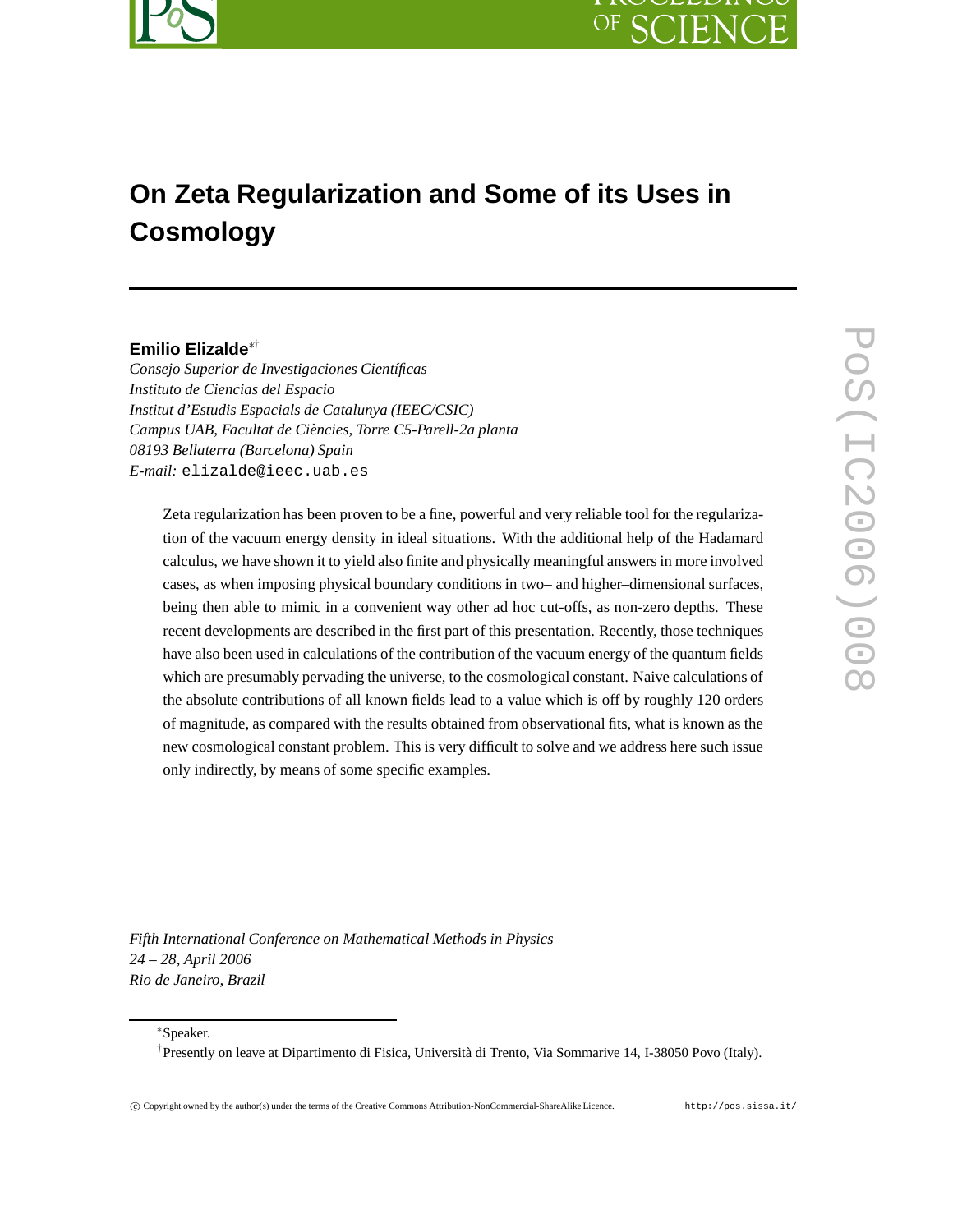# **1. Introduction**

This material corresponds to my lecture, on some basic mathematics which are not sufficiently well known in general to the theoretical physicist, and are central in order to deal, in a precise way, with modern approaches to some outstanding processes in Quantum Field Physics and Cosmology. All those have in common the fundamental use which is done of quantum fluctuations in the physical vacuum of the quantum field theory under consideration, be at a nano-electro-mechanical (NEM) or at a cosmological level. This is, to start with, the beauty of such mathematical methods, that has been indeed recognized by many authors, in particular, and at the very beginning, by Stephen Hawking in a seminal paper he wrote some thirty years ago [1].

We start by reviewing the definition of the concept of a pseudodifferential operator (ΨDO) and of the zeta function  $\zeta_A(s)$  associated to a ΨDO *A*. We continue with the definitions of the determinant and trace of *A*, obtained in a unique way from the concept of Wodzicki residue. After considering in more detail the singularity structure of the zeta function  $\zeta_A(s)$ , we address the issue of the multiplicative (or noncommutative) anomaly (or defect) of the determinant. We then change subject by considering a special but very important case in the zeta function family analysis, that is, the celebrated Chowla-Selberg expansion formula (CS) and the non-trivial generalizations thereof obtained by the author. At the last part of the paper, we addressed specific physical applications of these mathematics to the calculation of what has become to be called the *cosmo-topological Casimir effect*, that is the possible influence of the fluctuations of the quantum vacuum of some (scalar) fields at cosmological level, coming from the non-trivial topology of our spacetime. This is a rather old issue [2], but treated here under new eyes that connect with very recent approaches to the problem [3]. These ideas could be at the very origin of the acceleration in the expansion of the universe that has been observed recently and could, at least in part, be an ingredient of the so-called dark energy component that pervades the universe we are living in.

## **2.** Ψ**DOs, zeta functions, determinants, and traces**

A *pseudodifferential operator A* of order *m* on a manifold *M<sup>n</sup>* is defined through its symbol  $a(x,\xi)$ , which is a function belonging to the space  $S^m(\mathbb{R}^n \times \mathbb{R}^n)$  of  $\mathbb{C}^\infty$  functions such that for any pair of multi-indexs  $\alpha, \beta$  there exists a constant  $C_{\alpha,\beta}$  so that  $\Big|$ <br>The definition of A is given in the distribution conservative  $\left| \partial_{\xi}^{\alpha} \partial_{x}^{\beta} a(x,\xi) \right| \leq C_{\alpha,\beta} (1+|\xi|)^{m-|\alpha|}.$ The definition of *A* is given, in the distribution sense, by

$$
Af(x) = (2\pi)^{-n} \int e^{i < x, \xi > a(x, \xi) \hat{f}(\xi) \, d\xi,\tag{2.1}
$$

*f* is a smooth function,  $f \in \mathcal{S}$ ; remember  $\mathcal{S} = \{f \in C^{\infty}(\mathbb{R}^n)$ ; sup<sub>x</sub> $|x^{\beta} \partial^{\alpha} f(x)| < \infty, \forall \alpha, \beta \in \mathbb{R}^n\}$ ,  $\mathscr{S}'$  being the space of tempered distributions and  $\hat{f}$  the Fourier transform of f. When  $a(x,\xi)$  is a polynomial in ξ one gets a differential operator. In general, the order *m* can be complex. The *symbol* of a ΨDO has the form  $a(x,\xi) = a_m(x,\xi) + a_{m-1}(x,\xi) + \cdots + a_{m-1}(x,\xi) + \cdots$ , being  $a_k(x,\xi) = b_k(x)\xi^k$ .  $a(x,\xi)$  is said to be *elliptic* if it is invertible for large  $|\xi|$  and if there exists a constant *C* such that  $|a(x,\xi)^{-1}| \leq C(1+|\xi|)^{-m}$ , for  $|\xi| \geq C$ . An elliptic ΨDO is one with an elliptic symbol.

Pseudodifferential operators are useful tools, both in mathematics and in physics. They were crucial for the proof of the uniqueness of the Cauchy problem [4] and also for the proof of the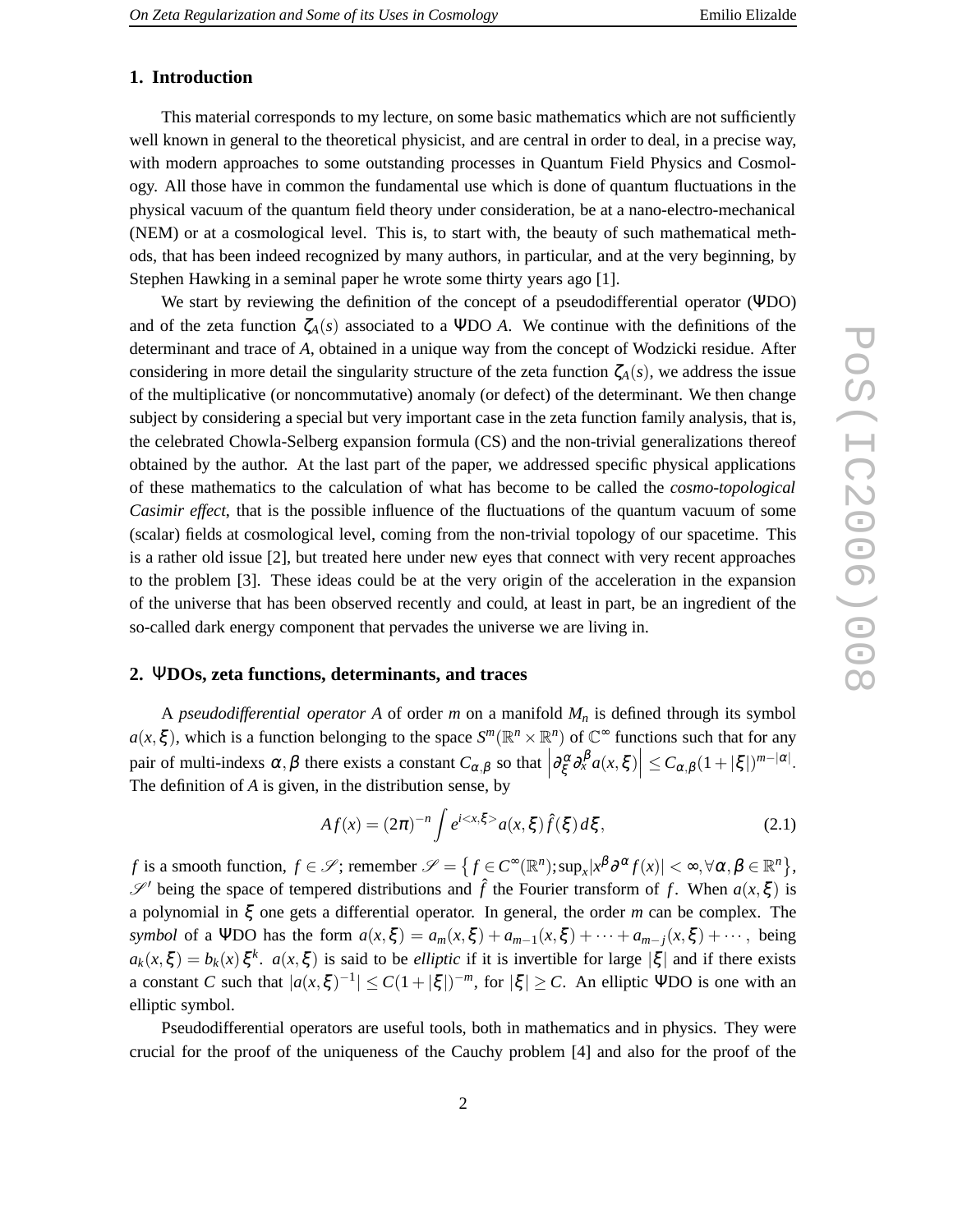#### **2.1 The zeta function**

Let *A* a positive-definite elliptic ΨDO of positive order  $m \in \mathbb{R}$ , acting on the space of smooth sections of *E*, an *n*-dimensional vector bundle over *M*, a closed *n*-dimensional manifold. The *zeta function* ζ*<sup>A</sup>* is defined as

$$
\zeta_A(s) = \text{tr } A^{-s} = \sum_j \lambda_j^{-s}, \qquad \text{Re } s > \frac{n}{m} \equiv s_0. \tag{2.2}
$$

where  $s_0 = \dim M / \text{ord}A$  is called the *abscissa of convergence* of  $\zeta_A(s)$ . Under these conditions, it can be proven that  $\zeta_A(s)$  has a meromorphic continuation to the whole complex plane  $\mathbb C$  (regular at  $s = 0$ ), provided that the principal symbol of *A* (that is  $a_m(x, \xi)$ ) admits a *spectral cut*:  $L_{\theta} =$  $\{\lambda \in \mathbb{C}; \text{Arg }\lambda = \theta, \theta_1 < \theta < \theta_2\}, \text{Spec } A \cap L_\theta = \emptyset$  (Agmon-Nirenberg condition). The definition of  $\zeta_A(s)$  depends on the position of the cut  $L_\theta$ . The only possible singularities of  $\zeta_A(s)$  are *simple poles* at  $s_k = (n-k)/m$ ,  $k = 0, 1, 2, ..., n-1, n+1, ...$  M. Kontsevich and S. Vishik have managed to extend this definition to the case when  $m \in \mathbb{C}$  (no spectral cut exists) [8].

#### **2.2 The zeta determinant**

Let *A* a ΨDO operator with a spectral decomposition:  $\{\varphi_i, \lambda_i\}_{i \in I}$ , where *I* is some set of indices. The definition of determinant starts by trying to make sense of the product  $\prod_{i\in I} \lambda_i$ , which can be easily transformed into a 'sum':  $\ln \prod_{i \in I} \lambda_i = \sum_{i \in I} \ln \lambda_i$ . From the definition of the zeta function of *A*:  $\zeta_A(s) = \sum_{i \in I} \lambda_i^{-s}$ , by taking the derivative at  $s = 0$ :  $\zeta'_A(0) = -\sum_{i \in I} \ln \lambda_i$ , we arrive to the following definition of determinant of *A* [9]:

$$
\det_{\zeta} A = \exp\left[-\zeta'_A(0)\right].\tag{2.3}
$$

An older definition (due to Weierstrass) is obtained by subtracting in the series above (when it is such) the leading behavior of  $\lambda_i$  as a function of *i*, as  $i \to \infty$ , until the series  $\sum_{i \in I} \ln \lambda_i$  is made to converge. The shortcoming is here —for physical applications— that these additional terms turn out to be *non-local* and, thus, are non-admissible in any renormalization procedure [10].

In algebraic QFT, in order to write down an action in operator language one needs a functional that replaces integration. For the Yang-Mills theory this is the Dixmier trace, which is the *unique* extension of the usual trace to the ideal  $\mathscr{L}^{(1,\infty)}$  of the compact operators *T* such that the partial sums of its spectrum diverge logarithmically as the number of terms in the sum:  $\sigma_N(T) \equiv \sum_{j=0}^{N-1} \mu_j$  $\mathcal{O}(\log N)$ ,  $\mu_0 \ge \mu_1 \ge \cdots$  The definition of the Dixmier trace of *T* is: Dtr  $T = \lim_{N \to \infty} \frac{1}{\log N}$ log*N* <sup>σ</sup>*N*(*T*), provided that the Cesaro means  $M(\sigma)(N)$  of the sequence in *N* are convergent as  $N \to \infty$  (remember that:  $M(f)(\lambda) = \frac{1}{\ln \lambda} \int_1^{\lambda} f(u) \frac{du}{u}$  $\frac{du}{u}$ ). Then, the Hardy-Littlewood theorem can be stated in a way that connects the Dixmier trace with the residue of the zeta function of the operator  $T^{-1}$  at  $s = 1$  (see Connes [11]): Dtr  $T = \lim_{s \to 1^+} (s-1) \zeta_{T^{-1}}(s)$ .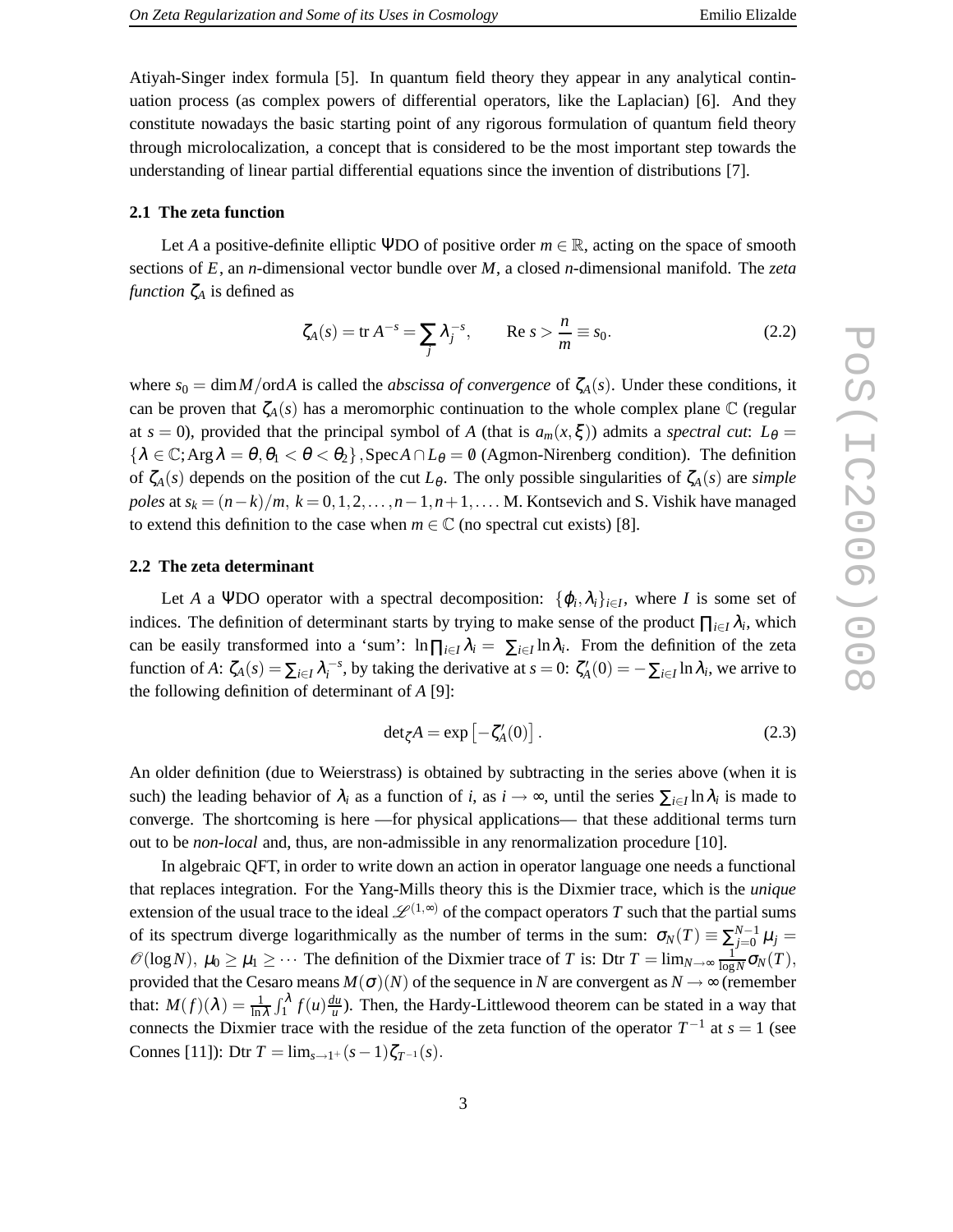#### **2.3 The Wodzicki residue**

The Wodzicki (or noncommutative) residue [12] is the *only* extension of the Dixmier trace to the ΨDOs which are not in  $\mathcal{L}^{(1,\infty)}$ . It is the *only* trace one can define in the algebra of ΨDOs (up to a multiplicative constant), its definition being: res  $A = 2 \text{ Res}_{s=0} \text{ tr}(A\Delta^{-s})$ , with  $\Delta$  the Laplacian. It satisfies the trace condition: res  $(AB)$  = res  $(BA)$ . A very important property is that it can be expressed as an integral (local form) res  $A = \int_{S^*M} tr \ a_{-n}(x, \xi) d\xi$  with  $S^*M \subset T^*M$  the co-sphere bundle on *M* (some authors put a coefficient in front of the integral: Adler-Manin residue).

If dim  $M = n = -$  ord *A* (*M* compact Riemann, *A* elliptic,  $n \in \mathbb{N}$ ) it coincides with the Dixmier trace, and one has  $\text{Res}_{s=1} \zeta_A(s) = \frac{1}{n}$  res  $A^{-1}$ . The Wodzicki residue continues to make sense for ΨDOs of arbitrary order and, even if the symbols  $a_j(x, \xi)$ ,  $j < m$ , are not invariant under coordinate choice, their integral is, and defines a trace. All residua at poles of the zeta function of a ΨDO can be easily obtained from the Wodzciki residue [13].

#### **2.4 The multiplicative anomaly and its implications**

Given *A*, *B* and *AB* ΨDOs, even if  $\zeta_A$ ,  $\zeta_B$  and  $\zeta_{AB}$  exist, it turns out that, in general,  $\det_\zeta(AB) \neq$  $\det_{\zeta} A \det_{\zeta} B$ . The multiplicative (or noncommutative) anomaly (or defect) is defined as:

$$
\delta(A,B) = \ln\left[\frac{\det_{\zeta}(AB)}{\det_{\zeta}A \det_{\zeta}B}\right] = -\zeta'_{AB}(0) + \zeta'_{A}(0) + \zeta'_{B}(0). \tag{2.4}
$$

Wodzicki's formula for the multiplicative anomaly [12, 14, 15]:

$$
\delta(A,B) = \frac{\text{res}\left\{ \left[ \ln \sigma(A,B) \right]^2 \right\}}{2 \text{ ord }A \text{ ord }B \text{ (ord }A + \text{ord }B)}, \quad \sigma(A,B) := A^{\text{ord }B}B^{-\text{ord }A}.
$$
 (2.5)

At the level of Quantum Mechanics (QM), where it was originally introduced by Feynman, the path-integral approach is just an alternative formulation of the theory. In QFT it is much more than this, being in many ocassions *the* actual formulation of QFT [16]. In short, consider the Gaussian functional integration  $\int [d\Phi] \exp \{- \int d^D x [\Phi^{\dagger}(x) (\ ) \Phi(x) + \cdots ] \} \longrightarrow \det (\ )^{\pm}$ , and assume that the operator matrix has the following structure (being each  $A_i$  an operator):  $\begin{pmatrix} A_1 & A_2 \\ A_1 & A_2 \end{pmatrix}$ *A*<sup>3</sup> *A*<sup>4</sup>  $\setminus$ −→ *A*  $\setminus$ 

*B* , where the last expression is the result of diagonalizing the operator matrix. A question now arises. What is the determinant of the operator matrix:  $det(AB)$  or  $detA \cdot detB$ ? This has been very much on discussion [17, 18]).

#### **2.5 A word on determinants**

Many fundamental calculations of QFT reduce, in essence, to the computation of the determinant of some suitable operator: at one-loop order, any such theory reduces in fact to a theory of determinants. The operators involved are pseudodifferential (ΨDO), in loose terms 'some analytic functions of differential operators' (such as  $\sqrt{1+D}$  or  $\log(1+D)$ , but *not*  $\log D$ ). This is explained in detail in [19]. It is surprising that this seems not to be a main subject of study among mathematicians. I am referring to the determinants that involve in its definition some kind of regularization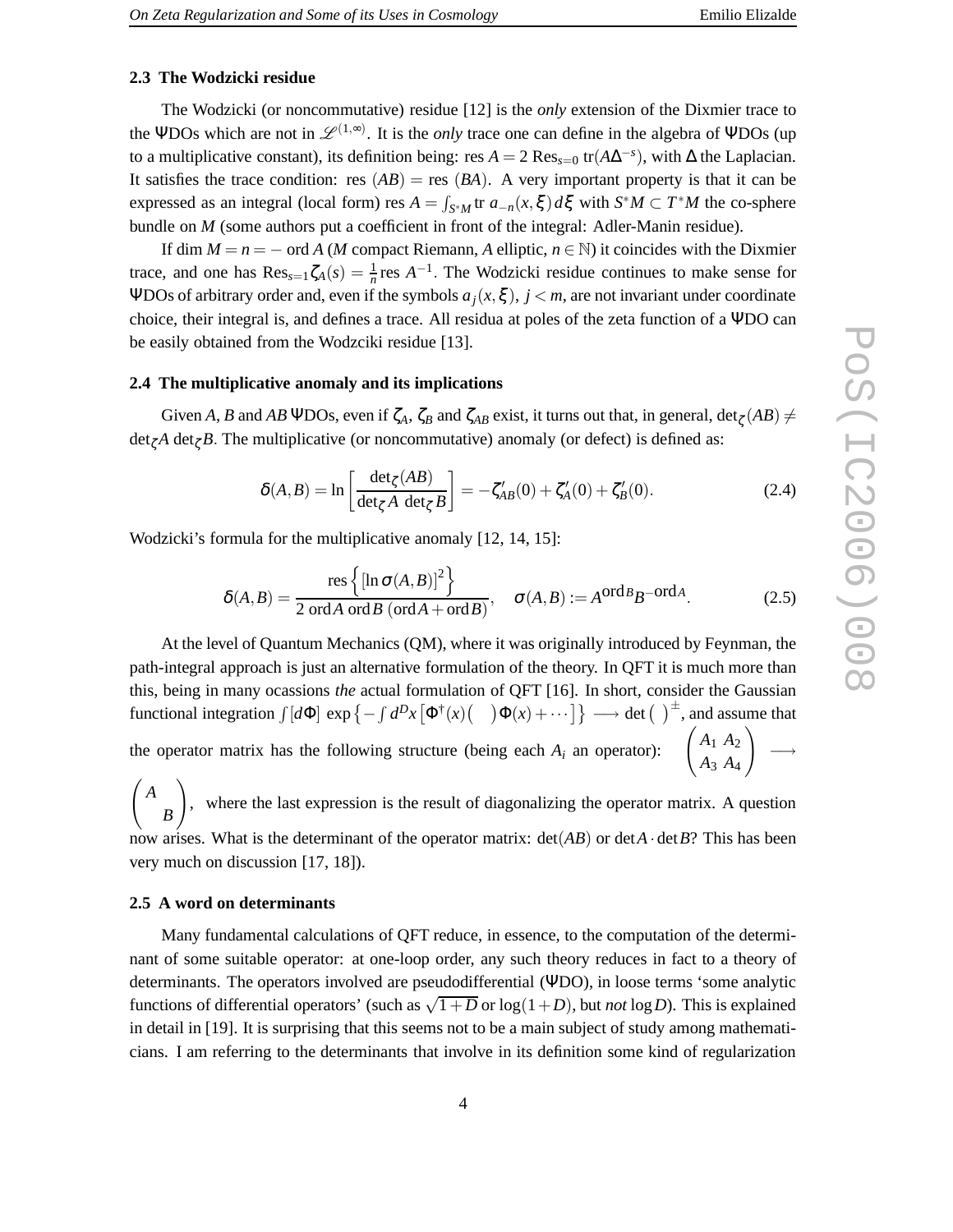(related to operators that are not trace-class). This piece of calculus falls outside the scope of the standard disciplines and even many physically oriented mathematicians know little about this. The subject has many things in common with divergent series but lacks any reference comparable to the book of Hardy [20]. Actually, this question was already addressed by Weierstrass in a way not without problems, since it leads to non-local contributions that cannot be given a physical meaning in QFT. For completion, let us mention the well established theories of determinants for degenerate operators, for trace-class operators in the Hilbert space, Fredholm operators, etc. [21]

## **2.6 On the method of zeta-function regularization**

Hawkwing introduced zeta-function regularization [1] to deal with infinities in QFT in curved spacetime [16, 22, 23]. One could try to deal with Quantum Gravity using the canonical approach, by defining an arrow of time and working on the space-like hypersurfaces perpendicular to it, with equal time commutation relations, but: (i) There are many topologies of the space-time manifold that are not a product  $\mathbb{R} \times M_3$ . (ii) Such non-product topologies are sometimes very interesting. (iii) What does it mean 'equal time' in the presence of Heisenberg's uncertainty principle?

One thus turns naturally towards path-integrals:  $\langle g_2, \phi_2, \mathcal{S}_2 | g_1, \phi_1, \mathcal{S}_1 \rangle = \int \mathcal{D}[g, \phi] e^{iS[g, \phi]},$ where  $g_j$  denotes the spacetime metric,  $\phi_j$  are matter fields,  $\mathscr{S}_j$  general spacetime surfaces ( $\mathscr{S}_j$  = *M*<sub>j</sub> ∪ ∂*M*<sub>j</sub>),  $\mathscr D$  a measure over all possible 'paths' leading from the *j* = 1 to the *j* = 2 values of the intervening magnitudes, and *S* is the action:  $S = \frac{1}{16\pi G} \int (R - 2\Lambda) \sqrt{-g} d^4x + \int L_m \sqrt{-g} d^4x$ , *R* being the curvature, Λ the cc, *g* the determinant of the metric, and *L<sup>m</sup>* the Lagrangian of the matter fields. Stationarity of *S* under the BCs  $\delta g|_{\partial M} = 0$ ,  $\vec{n} \cdot \vec{\partial} \delta g|_{\partial M} = 0$ , leads to Einstein's equations:  $R_{ab} - \frac{1}{2}g_{ab}R + \Lambda g_{ab} = 8\pi G T_{ab}$ ,  $T_{ab}$  being the energy-momentum tensor of the matter fields,  $T_{ab} = \frac{1}{2}$  $\frac{1}{2\sqrt{-g}}$ <sup>δ</sup>*L<sup>m</sup>*  $\frac{\partial L_m}{\partial g^{ab}}$ . The path-integral formalism provides a way to deal 'perturbatively' with QFT in curved spacetime backgrounds [22]. First, through a rotation in the complex plane one defines an Euclidean action: *iS*  $\longrightarrow -\hat{S}$ . One can also easily introduce the finite temperature formalism by the substitution  $t_2 - t_1 = i\beta$ , which yields the partition function  $Z = \sum_n e^{-\beta E_n}$ . If one now adheres to the principle that the Feynman propagator is obtained as the limit for  $\beta \rightarrow \infty$  of the thermal propagator, we have shown [24] that the usual principal-part prescription in the zeta-function regularization method need *not* be imposed any more as an additional assumption, since it follows from this more general and natural principle. Next comes the stationary phase approach (also called one-loop or WKB), for calculating the path integral, which consists in expanding around a fixed background:  $g = g_0 + \bar{g}$ ,  $\phi = \phi_0 + \bar{\phi}$ , and leads to the following expansion in the Euclidean metric:  $\hat{S}[g,\phi] = \hat{S}[g_0,\phi_0] + S_2[\bar{g},\bar{\phi}] + \cdots$  This is most suitably expressed in terms of determinants (for bosonic, resp. fermionic fields) of the kind (here *A*,*B* are the relevant (pseudo)differential operators in the corresponding Lagrangian):  $\Delta_{\phi} = \det \left( \frac{1}{2\pi\mu^2} A \right)^{-1}$ ,  $\Delta_{\psi} = \det \left( \frac{1}{2\mu^2} B \right)$ , optimally computed with zeta techniques.

Now, for its application in practice [25], the method of zeta regularization relies on the existence of simple formulas that give the analytic continuation of  $\zeta(s)$  from the region of the complex plane extending to the right of the abscissa of convergence, Re  $s > s_0$ , to the rest of it [26, 27, 28]. These are not only the reflection formula, but also some other expressions, as Jacobi's theta function identity, Poisson's and Plana's resummation formulae, and the Chowla-Selberg formula. But some of these expressions are often restricted to specific cases, and their explicit derivation is usually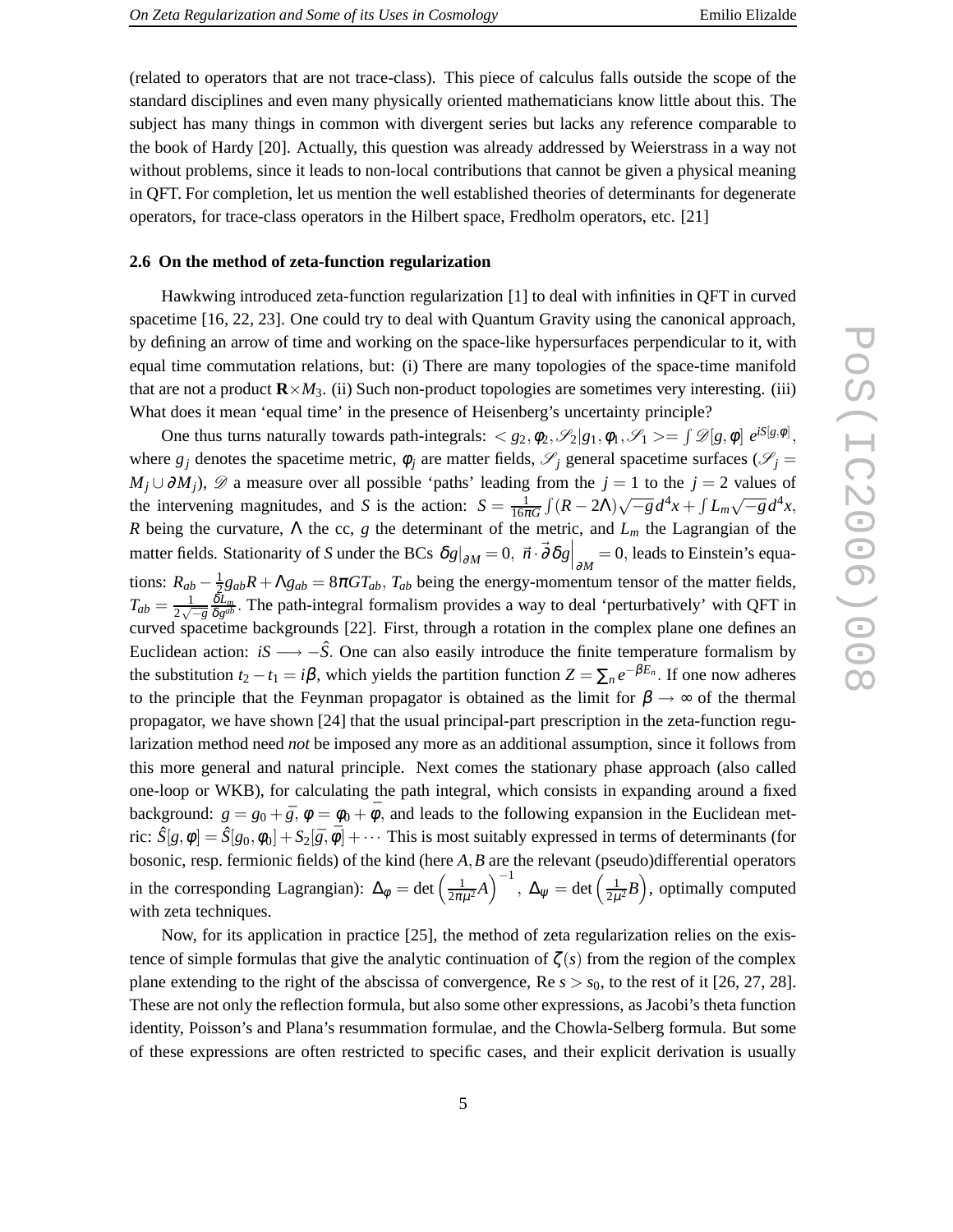formula. For the Riemann zeta function:  $\Gamma(s/2)\zeta(s) = \pi^{s-1/2}\Gamma(1-s/2)\zeta(1-s)$ . For a generic zeta function,  $Z(s)$ , we may write it as:  $Z(\omega - s) = F(\omega, s)Z(s)$ . It allows for its analytic continuation in an easy way —what is, in simple cases, the whole story of the zeta function regularization procedure. But the analytically continued expression thus obtained is just another series, which has again a slow convergence behavior, of power series type (the same of the original series, on its convergence domain). S. Chowla and A. Selberg found a formula [29] for the Epstein zeta function in two dimensions, that yields *exponentially* quick convergence *everywhere*. In [30] a first attempt was done to try to extend it to inhomogeneous forms; later, to higher dimensions [19, 31], both for the homogeneous (quadratic form) and non-homogeneous (quadratic plus affine form) cases. However, some of the new formulas (remarkably the ones corresponding to the zero-mass case, e.g., the original CS framework) were not explicit, and involved solving a non-trivial recurrence, that was solved in [32] and *explicit* formulas where obtained. Aside from the quadratic case, the linear one is also important for its many applications (system of harmonic oscillators or a multidimensional one). The most general linear zeta function studied is the Barnes' one. Again, many explicit expressions are missing here, as for its derivative in the general case.

Assume the Hamiltonian operator, *H*, has a spectral decomposition of the form (think of a quantum harmonic oscillator):  $\{\lambda_i, \varphi_i\}_{i \in I}$ , being *I* some set of indices (which can be discrete, continuous, mixed, multiple, ...). Then, the quantum vacuum energy is obtained as:  $[27]$ 

$$
E/\mu = \sum_{i \in I} \langle \varphi_i, (H/\mu)\varphi_i \rangle = \text{Tr}_{\zeta} H/\mu = \sum_{i \in I} \lambda_i/\mu = \sum_{i \in I} (\lambda_i/\mu)^{-s} \bigg|_{s=-1} = \zeta_{H/\mu}(-1), \quad (2.6)
$$

where  $\zeta_A$  is the zeta function corresponding to the operator *A*, and the equalities are in the sense of analytic continuation (generically,  $A$  is not of the trace class).<sup>1</sup> Note that the formal sum over the eigenvalues is usually ill defined, and that the last step involves analytic continuation. A regularization parameter  $\mu$  with dimensions of mass appears in the process, to render the eigenvalues dimensionless, so that the zeta function can be defined! We shall not discuss these basic details here, which are just at the starting point of the whole renormalization procedure).

#### **2.7 The Casimir energy**

In fact things do not turn out to be so simple. One cannot assign a meaning to the *absolute* value of the zero-point energy, and any physical effect is an energy difference between two situations, such as a quantum field in curved space as compared with the same field in flat space, or one satisfying BCs on some surface as compared with the same in its absence, etc. This difference is the Casimir energy:  $E_C = E_0^{BC} - E_0 = \frac{1}{2}$  $\frac{1}{2}$  (tr  $H^{BC}$  – tr *H*). But here a problem appears. Imposing mathematical boundary conditions (BCs) on physical quantum fields turns out to be a highly nontrivial act. This was discussed in detail in a paper by Deutsch and Candelas [34]. These authors quantized em and scalar fields in the region near an arbitrary smooth boundary, and calculated the renormalized vacuum expectation value of the stress-energy tensor, to find out that the energy

<sup>&</sup>lt;sup>1</sup>The reader should be warned that this  $\zeta$ −trace is actually no trace in the usual sense. In particular, it is highly non-linear, as often explained by the author elsewhere [33]. Some colleagues are unaware of this fact, which has lead to important mistakes and erroneous conclusions too often.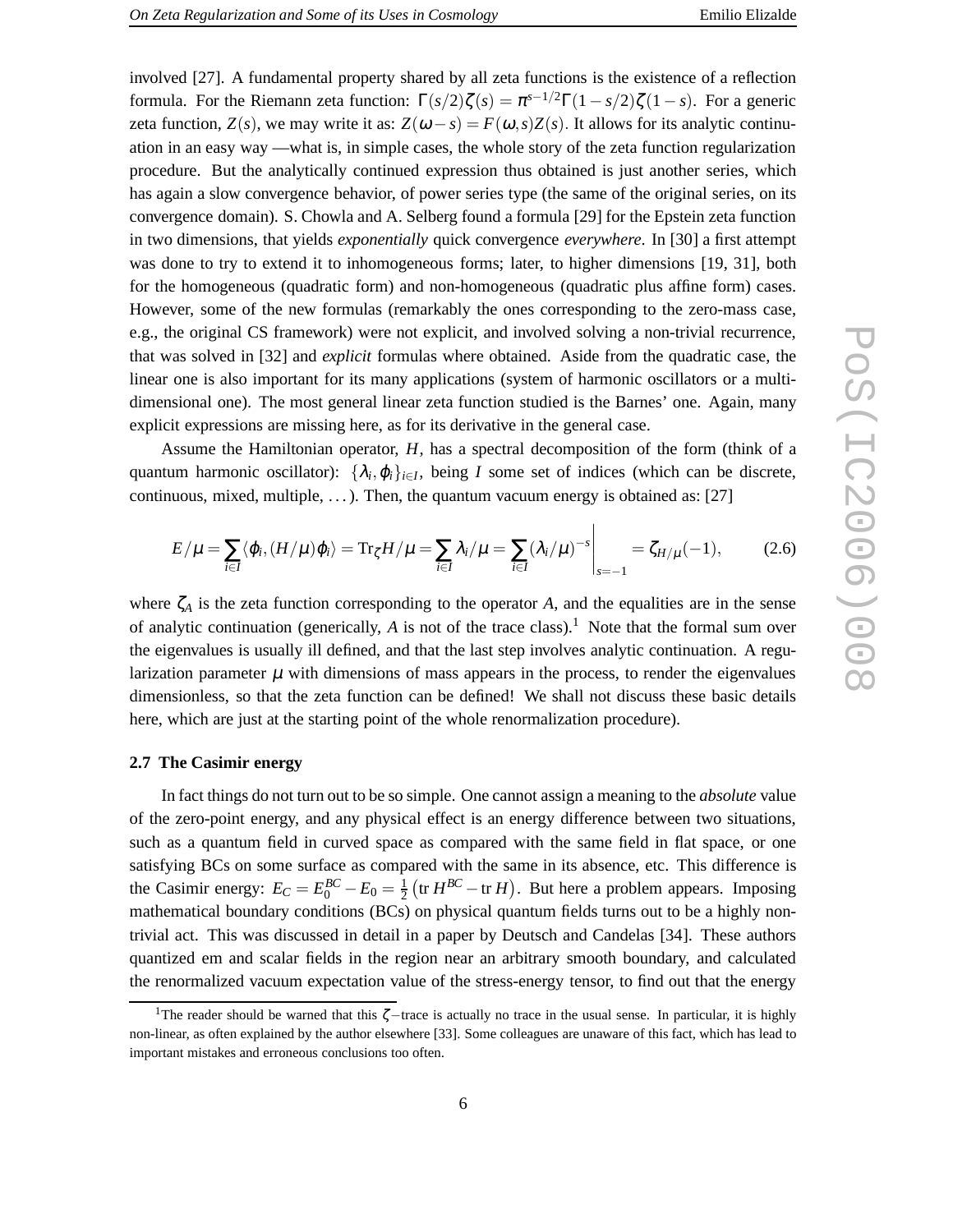density diverges as the boundary is approached. Therefore, regularization and renormalization did not seem to cure the problem with infinities in this case and an infinite *physical* energy was obtained if the mathematical BCs were to be fulfilled. However, the authors argued that surfaces have non-zero depth, and its value could be taken as a handy dimensional cutoff in order to regularize the infinities. Just two years after Deutsch and Candelas' work, Kurt Symanzik carried out a rigorous analysis of QFT in the presence of boundaries [35]. Prescribing the value of the quantum field on a boundary means using the Schrödinger representation, and Symanzik was able to show rigorously that such representation exists to all orders in the perturbative expansion. He showed also that the field operator being diagonalized in a smooth hypersurface differs from the usual renormalized one by a factor that diverges logarithmically when the distance to the hypersurface goes to zero. This requires a precise limiting procedure and point splitting. The issue was proven by him to be meaningful within the domains of renormalized QFT. Here the BCs and the hypersurfaces themselves were treated at a pure mathematical level (zero depth) by using Dirac delta functions.

Recently, a new approach has been postulated [36]. BCs on a field,  $\phi$ , are enforced on a surface, *S*, by introducing a scalar potential,  $\sigma$ , of Gaussian shape. When the Gaussian becomes a delta, the BCs (Dirichlet here) are enforced: the delta-shaped potential kills *all* modes of φ at the surface. For the rest, the quantum system undergoes a full-fledged QFT renormalization, as in the case of Symanzik's. The results confirm those of [34] in the several models studied albeit they do not seem to agree with those of [35]. They seem to be also in contradiction with the ones quoted in the usual textbooks and review articles dealing with the Casimir effect [37], where no infinite energy density when approaching the Casimir plates has been reported.

## **3. On the topology and curvature of space**

The Friedmann-Robertson-Walker (FRW) model, which can be derived as the *only* family of solutions to the Einstein's equations compatible with the assumptions of *homogeneity* and *isotropy* of space, is the generally accepted model of the cosmos. But the FRW is a family with a free parameter, *k*, the curvature, that can be either positive, negative or zero (the flat or Euclidean case). This curvature, or equivalently the curvature radius, *R*, is not fixed by the theory and should be matched with cosmological observations. Moreover, the FRW model, and Einstein's equations themselves, can only provide local properties, not global ones, so they cannot tell about the overall topology of our world: is it closed or open? finite or infinite? Even being quite clear that it is, in any case, extremely large —and possibly the human species will never reach more than an infinitesimally tiny part of it— the question is very appealing to any (note that this discussion concerns only three-dimensional space curvature and topology, time will not be involved).

## **3.1 On the curvature**

Serious attempts to measure the possible curvature of the space we live in go back to Gauss, who measured the sum of the three angles of a big triangle with vertices on the picks of three far away mountains (Brocken, Inselberg, and Hohenhagen). He was looking for evidence that the geometry of space is non-Euclidean. The idea was brilliant, but condemned to failure: one needs a much bigger triangle to try to find the possible non-zero curvature of space. Now cosmologist have recently measured the curvature radius *R* by using the largest triangle available, namely one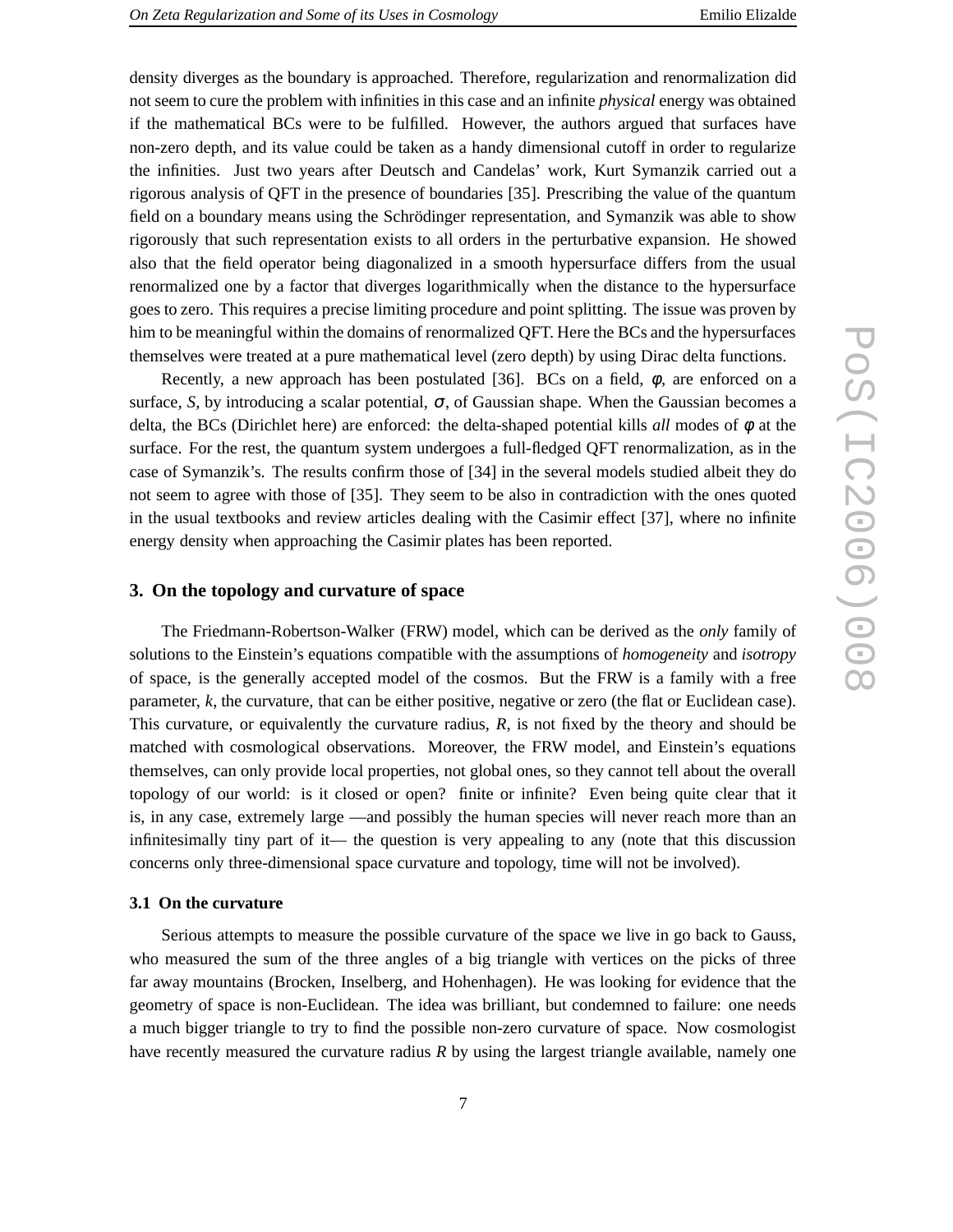with us at one vertex and with the other two on the hot opaque surface of the ionized hydrogen that delimits our visible universe and emits the CMB radiation (some 3 to  $4 \times 10^5$  years after the Big Bang) [38]. The CMB maps exhibit hot and cold spots. It can be shown that the characteristic spot angular size corresponds to the first peak of the temperature power spectrum, which is reached for an angular size of .5<sup>o</sup> (approximately the one subtended by the Moon) if space is flat. If it has a positive curvature, spots should be larger (with a corresponding displacement of the position of the peak), and correspondingly smaller for negative curvature. The joint analysis of the considerable amount of data obtained during the last years by balloon experiments (BOOMERanG, MAXIMA, DASI) [39, 40], combined with galaxy clustering data, produced a lower bound for  $|R| > 20h^{-1}$ Gpc, i.e. twice as large as the radius of the observable universe, of about  $R_U \simeq 9h^{-1}$  Gpc.

## **3.2 On the topology**

Let us repeat that GR does not prescribe the topology of the universe, or its being finite or not, and the universe could perfectly be flat and finite. The simplest non-trivial model from the theoretical viewpoint is the toroidal topology. Traces for this and more elaborated ones, as negatively curved but compact spaces, have been profusely investigated, and some circles in the sky with near identical temperature patterns were identified [41]. And yet more papers appear from time to time proposing a new topology [42]. However, to summarize all these efforts and the observational situation, and once the numerical data are interpreted without bias (what sometimes was not the case, and led to erroneous conclusions), it seems at present that available data point towards a very large (we may call it *infinite*) flat space.

## **4. Vacuum energy fluctuations and the cosmological constant**

The issue of the cc has got renewed thrust from the observational evidence of an acceleration in the expansion of our Universe, initially reported by two different groups [43]. There was some controversy on the reliability of the results obtained from those observations and on its precise interpretation, by a number of different reasons. Anyway, after new data has been gathered, there is now consensus among the community of cosmologists that, in fact, an acceleration is there, and that it has the order of magnitude obtained in the above mentioned observations [44, 45, 46]. As a consequence, many theoreticians have urged to try to explain this fact, and also to try to reproduce the precise value of the cc coming from these observations [47, 48, 49].

Now, as crudely stated by Weinberg [50], it is even more difficult to explain why the cc is so small but non-zero, than to build theoretical models where it exactly vanishes [51]. Rigorous calculations performed in quantum field theory on the vacuum energy density,  $\rho_V$ , corresponding to quantum fluctuations of the fields we observe in nature, lead to values that are over 120 orders of magnitude in excess of those allowed by observations of the space-time around us. Energy always gravitates, therefore the energy density of the vacuum, more precisely, the vacuum expectation value of the stress-energy tensor  $\langle T_{\mu\nu} \rangle \equiv -\mathcal{E} g_{\mu\nu}$  appears on the rhs of Einstein's equations:  $R_{\mu\nu}$  − 1  $\frac{1}{2}g_{\mu\nu}R = -8\pi G(\tilde{T}_{\mu\nu} - \mathcal{E}g_{\mu\nu})$ . It affects cosmology:  $\tilde{T}_{\mu\nu}$  contains excitations above the vacuum, and is equivalent to a  $cc \lambda = 8\pi G\mathscr{E}$ . Recent observations yield [52]

$$
\lambda_{\text{obs}} = (2.14 \pm 0.13 \times 10^{-3} \text{ eV})^4 \sim 4.32 \times 10^{-9} \text{ erg/cm}^3
$$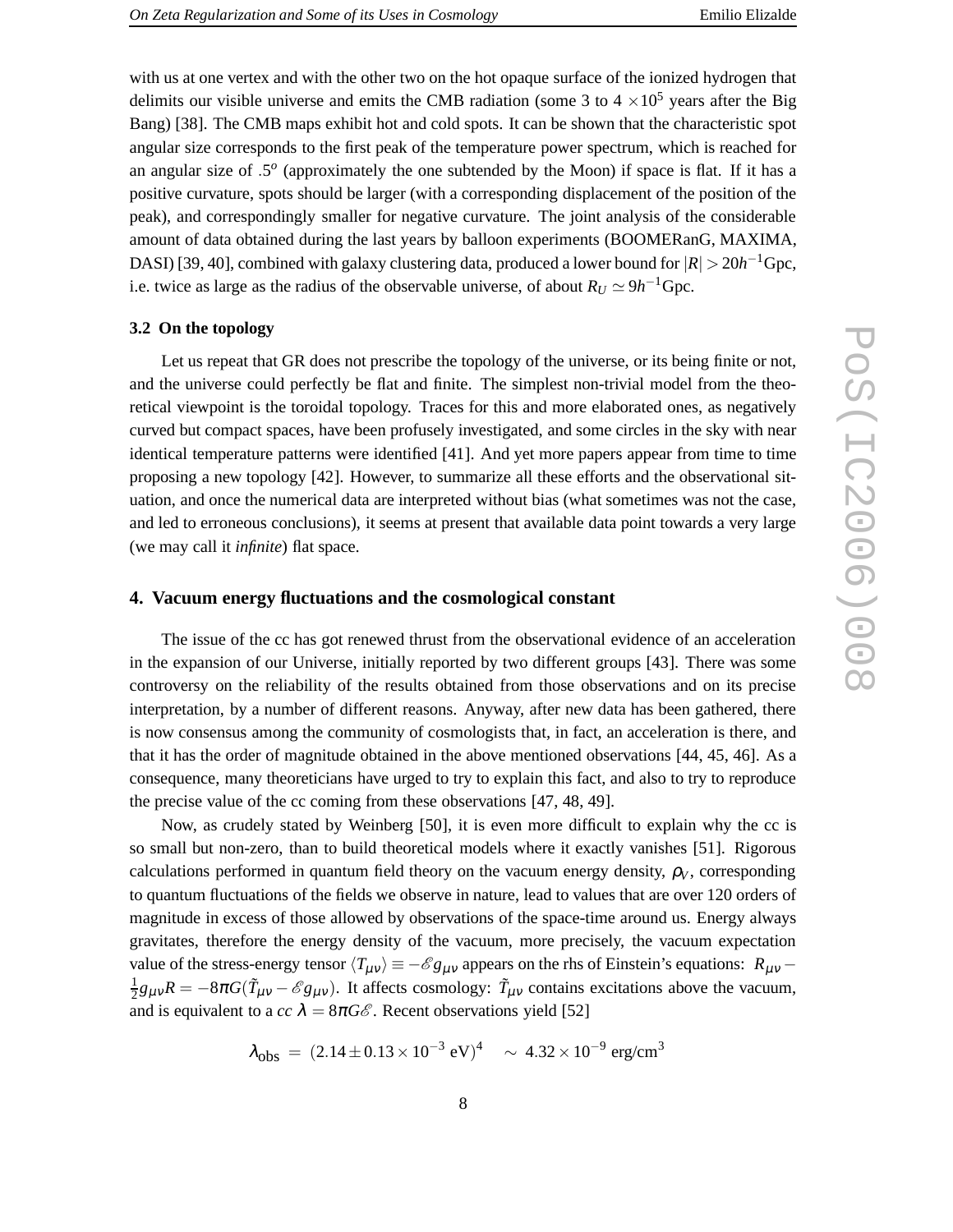It is an old idea that the cc gets contributions from zero point fluctuations [2]

$$
E_0 = \frac{\hbar c}{2} \sum_n \omega_n, \qquad \omega = k^2 + m^2/\hbar^2, \quad k = 2\pi/\lambda. \tag{4.1}
$$

Evaluating in a box and putting a cut-off at maximum *kmax* corresponding to reliable QFT physics (e.g., the Planck energy):  $\rho \sim \hbar k_{\text{Planck}}^4 / 16\pi^2 \sim 10^{123} \rho_{\text{obs}}$ .

Assuming one will be able to prove (in the future) that the ground value of the cc is *zero* (as many suspected until recently), we will be left with this *incremental value* coming from the topology or BCs. This sort of two-step approach to the cc is becoming more and more popular recently as a way to try to solve this very difficult issue [3]. We have seen, using different examples, that this value acquires in fact the correct order of magnitude —corresponding to the one coming from the observed acceleration in the expansion of our universe— under some reasonable conditions. We put forward a quite simple and primitive idea (but, for the same reason, of possibly far reaching consequences), related with the *global* topology of the universe [53] and in connection with the possibility that a faint scalar field pervading the universe could exist. Fields of this kind are ubiquitous in inflationary models, quintessence theories, and the like. In other words, we do not pretend to solve the old problem of the cc, not even to contribute significantly to its understanding, but just to present simple and usual models which show that the right order of magnitude of (some contributions to)  $\rho_V$  which lie in the precise range deduced from the astrophysical observations are not difficult to get. To say it in different words, we only address here the 'second stage' of what has been termed by Weinberg [50] the *new* cc problem.

## **5. Vacuum energy contribution in different models**

## **5.1 Simple model with large and small compactified dimensions**

We assume the existence of a scalar field extending through the universe and calculate the contribution to the cc from the Casimir energy density of this field, for some typical BCs. Ultraviolet contributions will be safely set to zero by some mechanism of a fundamental theory. Another hypothesis will be the existence of both large and small dimensions (the total number of large spatial coordinates being always three), some of which may be compactified, so that the global topology of the universe will play an important role. There is a quite extensive literature both in the subject of what is the global topology of spatial sections of the universe [53] and also on the issue of the possible contribution of the Casimir effect as a source of some sort of cosmic energy, as in the case of the creation of a neutron star [54]. There are arguments that favor different topologies, as a compact hyperbolic manifold for the spatial section, what would have clear observational consequences [55]. Other interesting work along these lines was reported in [25] and related ideas have been discussed very recently in [56]. However, we differ from all those in that emphasis is put now in obtaining the right order of magnitude for the effect. At the present stage it has no sense to consider the whole amount of possibilities concerning the nature of the field, the different models for the topology of the universe, and the different BCs possible, with its effect on the sign of the force too. This is left to a second, more detailed analysis. From previous results [27] we know that the range of orders of magnitude of the vacuum energy density for the most common possibilities is not so widespread, and may only differ by at most a couple of digits. This will allow us, both for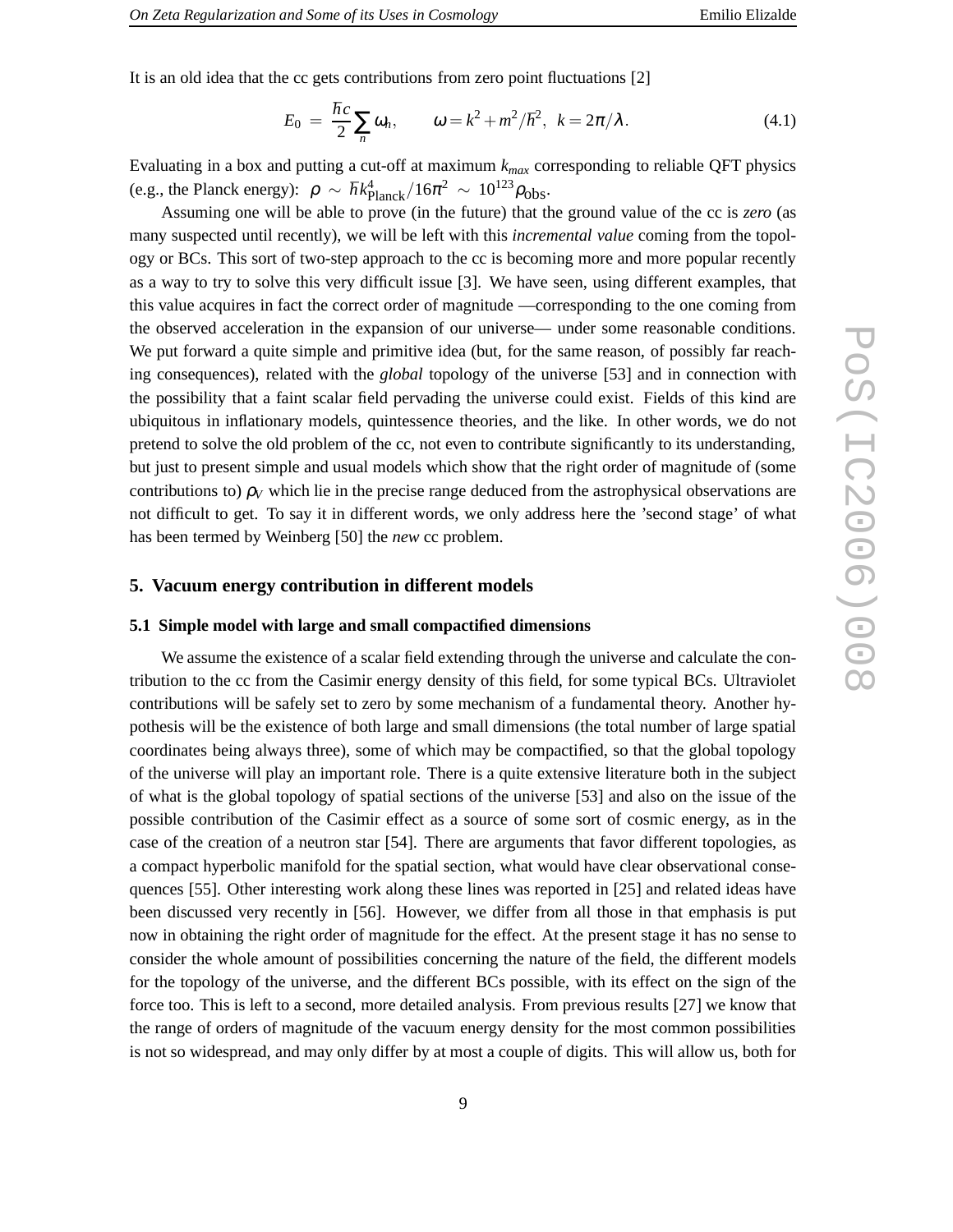the sake of simplicity and universality, to deal with two simple situations, corresponding to a scalar field with periodic BCs or spherically compactified. As explained in [57], most cases with usual BCs reduce to those, from a mathematical viewpoint.

Consider a universe with a space-time of one of the following types:  $\mathbb{R}^{d+1} \times \mathbb{T}^p \times \mathbb{T}^q$ ,  $\mathbb{R}^{d+1} \times$  $\mathbb{T}^p \times \mathbb{S}^q, \ldots$ , which are actually plausible models for the space-time topology. Here,  $d \geq 0$  stands for a possible number of non-compactified dimensions. Recall the physical contribution to the vacuum or zero-point energy  $\langle 0|H|0\rangle$  is obtained by subtracting the vacuum energy corresponding to the situation with the only change that compactification is absent (in practice this is done by conveniently sending the compactification radii to infinity). As well known, both of these vacuum energies are in fact infinite, but it is its *difference*  $E_C = \langle 0|H|0> |_{R^-} < 0|H|0> |_{R\to\infty}$  (*R* a typical compactification length) that makes physical sense, giving rise to the finite value of the Casimir energy  $E_C$ . Renormalization must be then carried out. In fact we will discuss the Casimir (or vacuum) energy *density*,  $\rho_C = E_C/V$ , which can account for either a finite or an infinite volume of the spatial section of the universe (from now on we shall assume that all diagonalizations already correspond to energy densities, volume factors are replaced at the end). In terms of the spectrum  $\{\lambda_n\}$  of *H*:  $<$  0|*H*|0 > =  $\frac{1}{2}$  $\sum_{n}$  $\lambda_n$ , where the sum over *n* is over the whole spectrum, which may involve several continuum and several discrete indices. The last appear tipically when compactifying the space coordinates (much as time compactification gives rise to a finite-temperature field theory), as in the cases we are going to consider. Thus, integration over  $d$  continuous dimensions and multiple summations over  $p+q$  indices appear (for a pedagogical description, see [57]).

The physical vacuum energy density in our case, where the contribution of a scalar field  $\phi$ living in a partly compactified spatial section of the universe is considered, with

$$
S = \frac{1}{2} \int d^4x \sqrt{-g} \left[ g^{\mu\nu} \partial_\mu \phi \partial_\nu \phi + (m^2 + \xi R) \phi^2 \right],
$$
 (5.1)

will be denoted by  $\rho_{\phi}$  (this is just the contribution to  $\rho_V$  coming from this field, there might be other, in general),  $\rho_{\phi} = \frac{1}{2} \sum_{i} \lambda_{i} = \frac{1}{2} \sum_{\mathbf{k}} \frac{1}{\mu}$  $\frac{1}{\mu} (k^2 + M^2)^{1/2}$ , where the sum  $\Sigma_{\mathbf{k}}$  is a generalized one,  $M^2 = m^2 + \xi R$  is an effective mass term, and  $\mu$  is the usual mass-dimensional parameter to render the eigenvalues dimensionless (the renormalization parameter; we take  $\hbar = c = 1$ ). The mass *m* of the field will be here considered to be arbitrarily small but different from zero, for now, for computational reasons —as well as for physical ones, since a very tiny mass for the field can never be excluded [58, 59]. Our model is stationary, while the universe is expanding. A more careful calculation shows that this effect can actually be dismissed at the level of order of magnitude, since its value cannot surpass the one that we will get (as is seen from the present value of the expansion rate  $\Delta R/R \sim 10^{-10}$  per year or from direct consideration of the Hubble coefficient). Recent considerations on the dynamical Casimir effect may be important in a future, more detailed analysis [60]. For simplicity we perform a static calculation. As a consequence, the values obtained correspond to the present epoch.

Let us write down in detail the formulas corresponding to the two first topologies, as described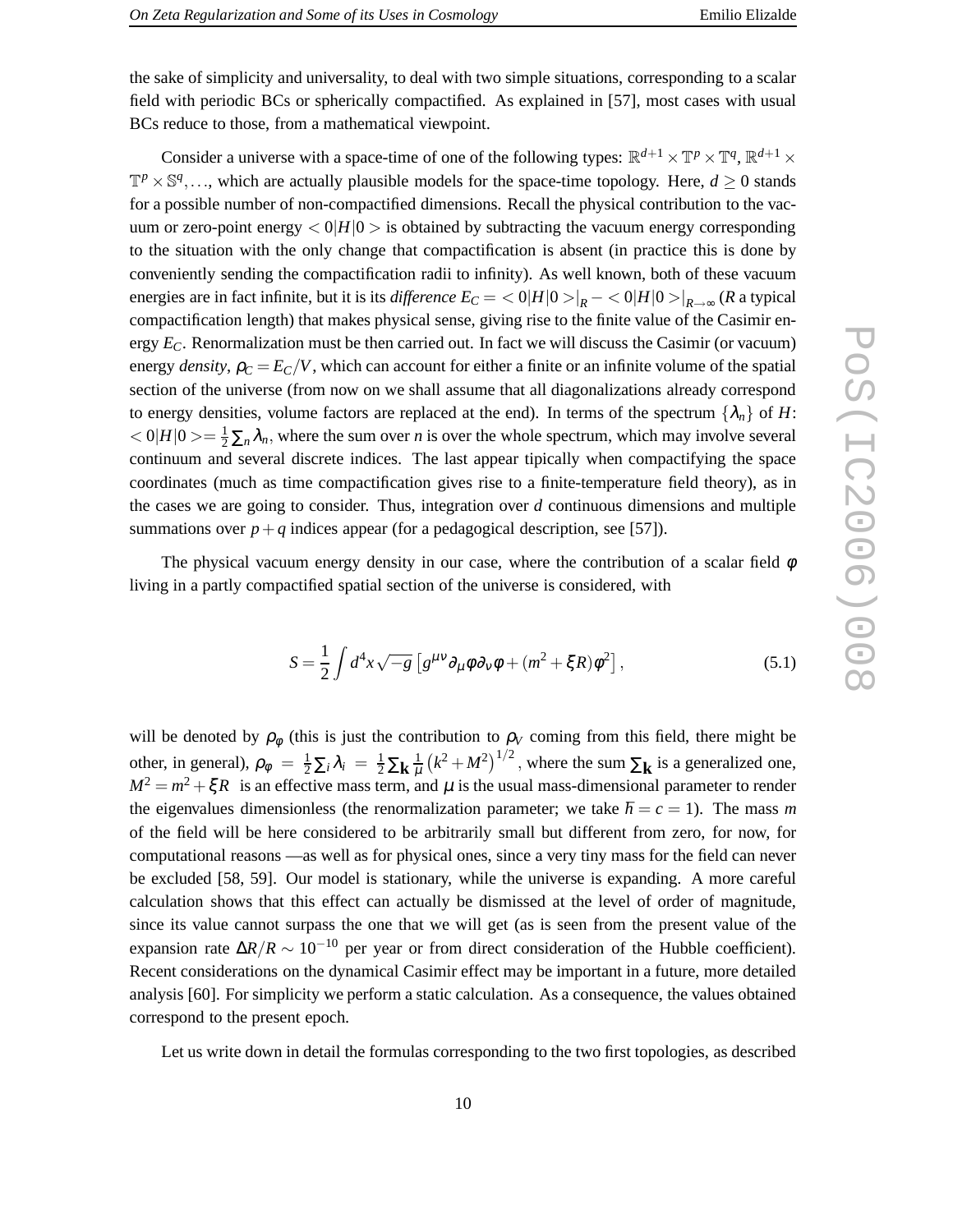above. For a  $(p,q)$ -toroidal universe, with p the number of 'large' and q of 'small' dimensions:

$$
\rho_{\phi} = \frac{\pi^{-d/2}}{2^d \Gamma(d/2) \prod_{j=1}^p a_j \prod_{h=1}^q b_h} \int_0^{\infty} dk \, k^{d-1} \sum_{n_p = -\infty}^{\infty} \sum_{j=1}^{\infty} \left[ \sum_{j=1}^p \left( \frac{2\pi n_j}{a_j} \right) + \sum_{h=1}^2 \left( \frac{2\pi m_h}{b_h} \right)^2 + M^2 \right]^{1/2}
$$

$$
\sim \frac{1}{a^p b^q} \sum_{n_p, \mathbf{m}_q = -\infty}^{\infty} \left( \frac{1}{a^2} \sum_{j=1}^p n_j^2 + \frac{1}{b^2} \sum_{h=1}^q m_h^2 + M^2 \right)^{(d+1)/2+1}, \qquad (5.2)
$$

where the last formula corresponds to the case when all large (resp. all small) compactification scales are the same. In this last expression the squared mass of the field should be divided by  $4\pi^2\mu^2$ , but we have renamed it again  $M^2$  to simplify the ensuing formulas. We also will not take care for the moment of the mass-dim factor  $\mu$  in other places since formulas would get unnecessarily complicated and there is no problem in recovering it at the end of the calculation. For a (*p*-toroidal, *q*-spherical)-universe,

$$
\rho_{\phi} = \frac{\pi^{-d/2}}{2^d \Gamma(d/2) \prod_{j=1}^p a_j b^q} \int_0^{\infty} dk \, k^{d-1} \sum_{n_p = -\infty}^{\infty} \sum_{l=1}^{\infty} P_{q-1}(l) \left[ \sum_{j=1}^p \left( \frac{2\pi n_j}{a_j} \right)^2 + \frac{Q_2(l)}{b^2} + M^2 \right]^{1/2}
$$

$$
\sim \frac{1}{a^p b^q} \sum_{n_p = -\infty}^{\infty} \sum_{l=1}^{\infty} P_{q-1}(l) \left( \frac{4\pi^2}{a^2} \sum_{j=1}^p n_j^2 + \frac{l(l+q)}{b^2} + M^2 \right)^{(d+1)/2+1}, \tag{5.3}
$$

where  $P_{q-1}(l)$  is a polynomial in *l* of degree  $q-1$ . On dealing with our observable universe, we assume that  $d = 3 - p$ , the number of non-compactified, 'large' spatial dimensions (thus, no *d*) dependence will remain). All these expressions for  $\rho_{\phi}$  need to be regularized and we use the zeta function method, as previously explained.

We will use zeta function regularization, taking advantage of the very powerful equalities that have been derived by the author [19, 24], and which reduce the enormous burden of such computations to the easy application of some formulas. For the sake of completeness, let us very briefly summarize how this works [61, 57]. We deal here only with the case when the spectrum of the Hamiltonian operator is known explicitly. Going back to the most general expressions of the Casimir energy corresponding to this case, we replace the exponents in them with a complex variable, *s*, thus obtaining the zeta function associated with the operator as:

$$
\zeta(s) = \frac{1}{2} \sum_{\mathbf{k}} \left( \frac{k^2 + M^2}{\mu^2} \right)^{-s/2}.
$$
 (5.4)

The next step is to perform the analytic continuation of the zeta function from a domain of the complex *s*-plane with Re *s* big enough (where it is perfectly defined by this sum) to the point *s* = −1, to obtain:  $\rho_{\phi} = \zeta(-1)$ . The effectiveness of this method has been sufficiently described before (see, e.g., [27]). As we know from precise Casimir calculations in those references, no further subtraction or renormalization is needed in the cases here considered, in order to obtain the physical value for the vacuum energy density (there is actually a subtraction at infinity taken into account, as carefully described above, but it is of null value, and no renormalization, not even a finite one, very common to other frameworks, applies here).

Using the formulas [19] that generalize the well-known Chowla-Selberg expression to the situations considered above, Eqs. (5.2) and (5.3) —namely, multidimensional, massive cases— we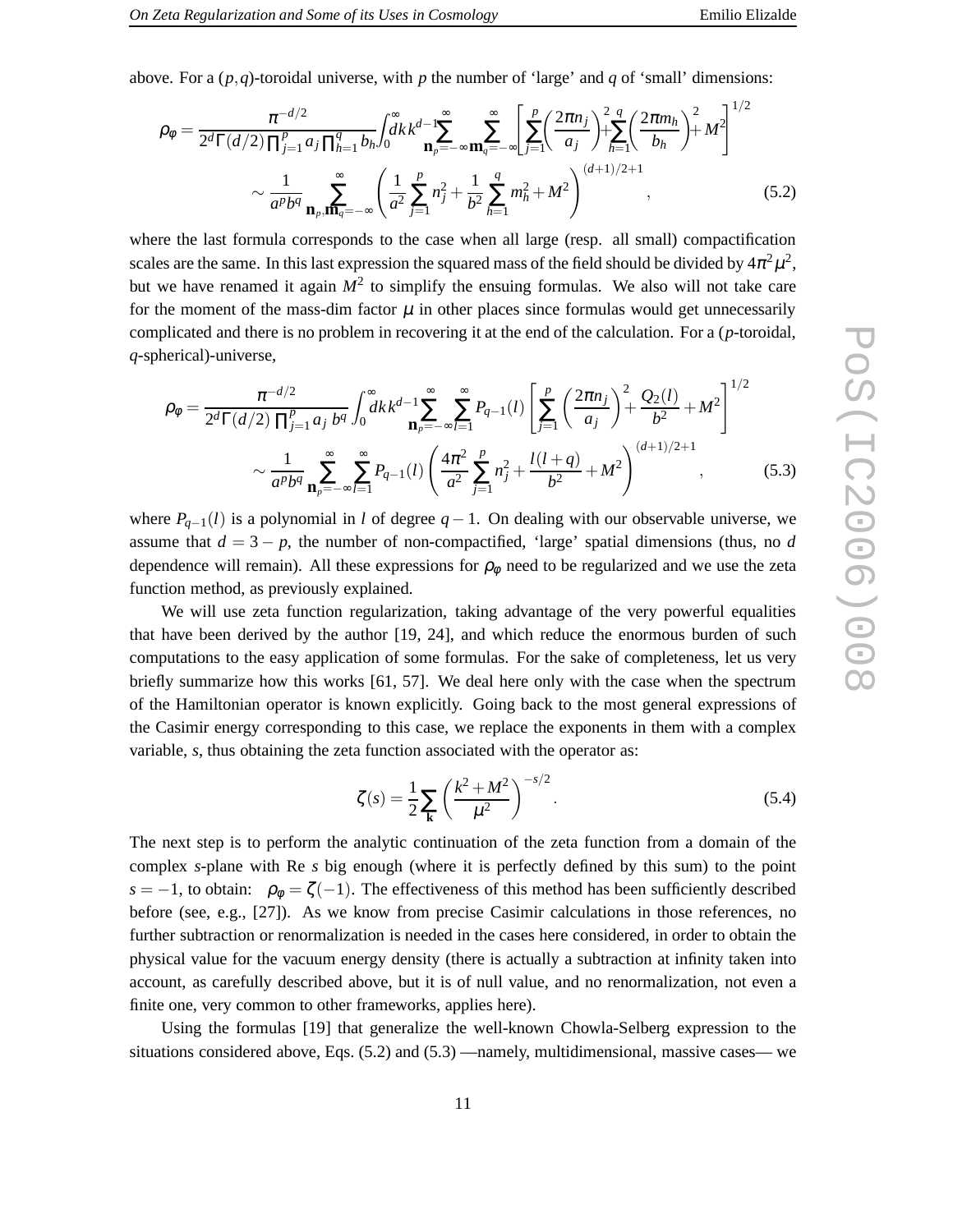can provide arbitrarily accurate results for different values of the compactification radii. However, as argued above we only aim here at matching the *order of magnitude* of the Casimir value and, thus, we shall just deal with the most simple cases of Eqs. (5.2) or (5.3), which yield the same orders of magnitude as the rest of them). Also in accordance with this observation, we notice that among the models here considered and which lead to the values that will be obtained below, there are in particular the very important typical cases of isotropic universes with the spherical topology. As all our discussion here is in terms of orders of magnitude and not of precise values with small errors, all these cases are included on *equal footing*. But, on the other hand, it has no sense to present a lengthy calculation dealing in detail with all the possible spatial geometries. Anyhow, all these calculations can indeed be done, and are very similar to the one here, as has been described in detail elsewhere [25, 27].

For the analytic continuation of the zeta function corresponding to (5.2), we obtain:[19]

$$
\zeta(s) = \frac{2\pi^{s/2+1}}{a^{p-(s+1)/2}b^{q-(s-1)/2}\Gamma(s/2)} \sum_{\mathbf{m}_q = -\infty}^{\infty} \sum_{h=0}^p {p \choose h} 2^h \sum_{\mathbf{n}_h = 1}^{\infty} \left( \frac{\sum_{j=1}^h n_j^2}{\sum_{k=1}^q m_k^2 + M^2} \right)^{(s-1)/4}
$$

$$
\times K_{(s-1)/2} \left[ \frac{2\pi a}{b} \sqrt{\sum_{j=1}^h n_j^2 \left( \sum_{k=1}^q m_k^2 + M^2 \right)} \right],
$$
(5.5)

where  $K_v(z)$  is the modified Bessel function of the second kind. Having performed already the analytic continuation, this expression is ready for the substitution  $s = -1$ , and yields

$$
\rho_{\phi} = -\frac{1}{a^p b^{q+1}} \sum_{h=0}^p {p \choose h} 2^h \sum_{\mathbf{n}_h=1}^\infty \sum_{\mathbf{m}_q=-\infty}^\infty \sqrt{\frac{\sum_{k=1}^q m_k^2 + M^2}{\sum_{j=1}^h n_j^2}} K_1 \left[ \frac{2\pi a}{b} \sqrt{\sum_{j=1}^h n_j^2} \left( \sum_{k=1}^q m_k^2 + M^2 \right) \right] (5.6)
$$

Now, from the behaviour of the function  $K_v(z)$  for small values of its argument,  $K_v(z) \sim \frac{1}{2}$  $\frac{1}{2}\Gamma(\nu)(z/2)^{-\nu},$  $z \rightarrow 0$ , we obtain, in the case when *M* is not large,

$$
\rho_{\phi} = -\frac{1}{a^p b^{q+1}} \left\{ M K_1 \left( \frac{2\pi a}{b} M \right) + \sum_{h=0}^p {p \choose h} 2^h \sum_{\mathbf{n}_h=1}^\infty \frac{M}{\sqrt{\sum_{j=1}^h n_j^2}} \right. \\ \times K_1 \left( \frac{2\pi a}{b} M \sqrt{\sum_{j=1}^h n_j^2} \right) + \mathcal{O} \left[ q \sqrt{1 + M^2} K_1 \left( \frac{2\pi a}{b} \sqrt{1 + M^2} \right) \right] \right\}.
$$
 (5.7)

The only presence of the mass-dim parameter  $\mu$  is as  $M/\mu$  everywhere. This does not affect the small-*M* limit,  $M/\mu \ll b/a$ . Inserting now in the expression the *h* and *c* factors, we finally get

$$
\rho_{\phi} = -\frac{\hbar c}{2\pi a^{p+1}b^q} \left[ 1 + \sum_{h=0}^p {p \choose h} 2^h \alpha \right] + \mathcal{O}\left[qK_1\left(\frac{2\pi a}{b}\right)\right],\tag{5.8}
$$

where  $\alpha$  is some finite, computable constant obtained as an explicit geometric sum in the limit  $M \rightarrow 0$ . It is remarkable that we obtain a well defined limit, independent of  $M^2$ , provided  $M^2$  is not large: a physically nice situation turns out to correspond to the mathematically rigorous case. This is the expression one gets not just for the model considered, but for *many* cases, corresponding to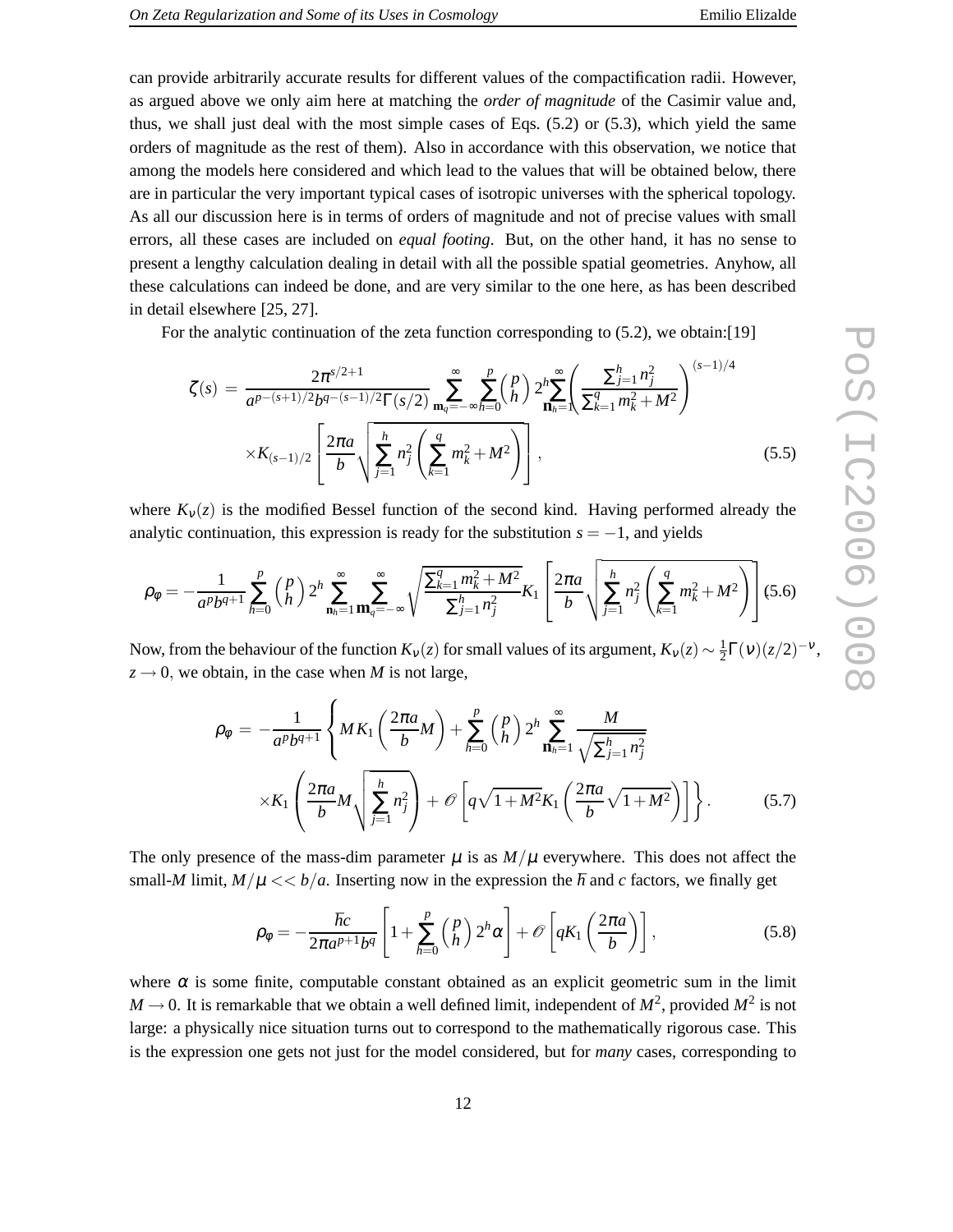different fields, topologies, and BCs —aside from the sign in front of the formula, that may change with the number of compactified dimensions and the nature of the BCs (in particular, for Dirichlet BCs one gets a value in the same order of magnitude but of opposite sign).

## **5.2 Numerical results**

For the most common variants, the constant  $\alpha$  in (5.8) has been calculated to be of order  $10^2$ , and the whole factor, in brackets, of the first term in  $(5.8)$  has a value of order  $10<sup>7</sup>$ . This shows the value of a precise calculation, as the one undertaken here, together with the fact that just a naive consideration of the dependencies of  $\rho_{\phi}$  on the powers of the compactification radii, *a* and *b*, is *not enough* in order to obtain the correct result. Notice, moreover, the non-trivial change in the power dependencies from going from Eq. (5.7) to Eq. (5.8).

For the compactification radii at small scales, *b*, we shall simply take the magnitude of the Planck length,  $b \sim l_{P(lanck)}$ , while the typical value for the large scales, *a*, will be the present size of the observable universe,  $a \sim R_U$ . With this choice, the order of the quotient  $a/b$  in the argument of  $K_1$  is  $a/b \sim 10^{60}$ . Thus, we see immediately that, in fact, the final expression for the vacuum energy density is completely independent of the mass *M* of the field, provided this is very small (eventually zero). In fact, since the last term in Eq. (5.8) is exponentially vanishing, for large arguments of the Bessel function  $K_1$ , this contribution is zero, for all practical purposes, what is already a very nice result. Taken in ordinary units (and after tracing back all the transformations suffered by the mass term *M*) the actual bound on the mass of the scalar field is  $M \leq 1.2 \times 10^{-32}$ eV, that is, physically zero, since it is lower by several orders of magnitude than any bound coming from the more usual SUSY theories –where in fact scalar fields with low masses of the order of that of the lightest neutrino do show up [48], which may have observable implications.

| $\rho_{\phi}$  | $p=0$      | $p=1$        | $p=2$       | $p = 3$                 |
|----------------|------------|--------------|-------------|-------------------------|
| $b = lp$       | $10^{-13}$ | $10^{-6}$    |             | $10^5$                  |
| $b = 10 l_P$   | $10^{-14}$ | $[10^{-8}]$  | $10^{-3}$   | 10                      |
| $b = 10^2 l_P$ | $10^{-15}$ | $[10^{-10}]$ | $10^{-6}$   | $10^{-3}$               |
| $b = 10^3 l_P$ | $10^{-16}$ | $10^{-12}$   | $[10^{-9}]$ | $(10^{-7})$             |
| $b = 10^4 l_P$ | $10^{-17}$ | $10^{-14}$   | $10^{-12}$  | $(10^{-11})$            |
| $b = 10^5 l_P$ | $10^{-18}$ | $10^{-16}$   |             | $10^{-15}$   $10^{-15}$ |

**Table 1:** Orders of magnitude of the vacuum energy density contribution,  $\rho_{\phi}$ , of a massless scalar field to the cc,  $\rho_V$ , for *p* large compactified dimensions and  $q = p + 1$  small compactified dimensions,  $p = 0, \ldots, 3$ , for different values of the small compactification length, *b*, proportional to the Planck length *lP*. In brackets, values that better match the observed cc result, and in parenthesis the otherwise closest approximations.

By replacing all these values in Eq. (5.8), we obtain the results listed in Table 1, for the orders of magnitude of the vacuum energy density corresponding to a sample of different numbers of compactified (large and small) dimensions and for different values of the small compactification length in terms of the Planck length. Notice again that the total number of large space dimensions is three, as corresponds to our observable universe. As we see from Table 1, good coincidence with the observational value for the cc is obtained for the contribution of a massless scalar field,  $\rho_{\phi}$ , for *p* large compactified dimensions and  $q = p + 1$  small compactified dimensions,  $p = 0, \ldots, 3$ , and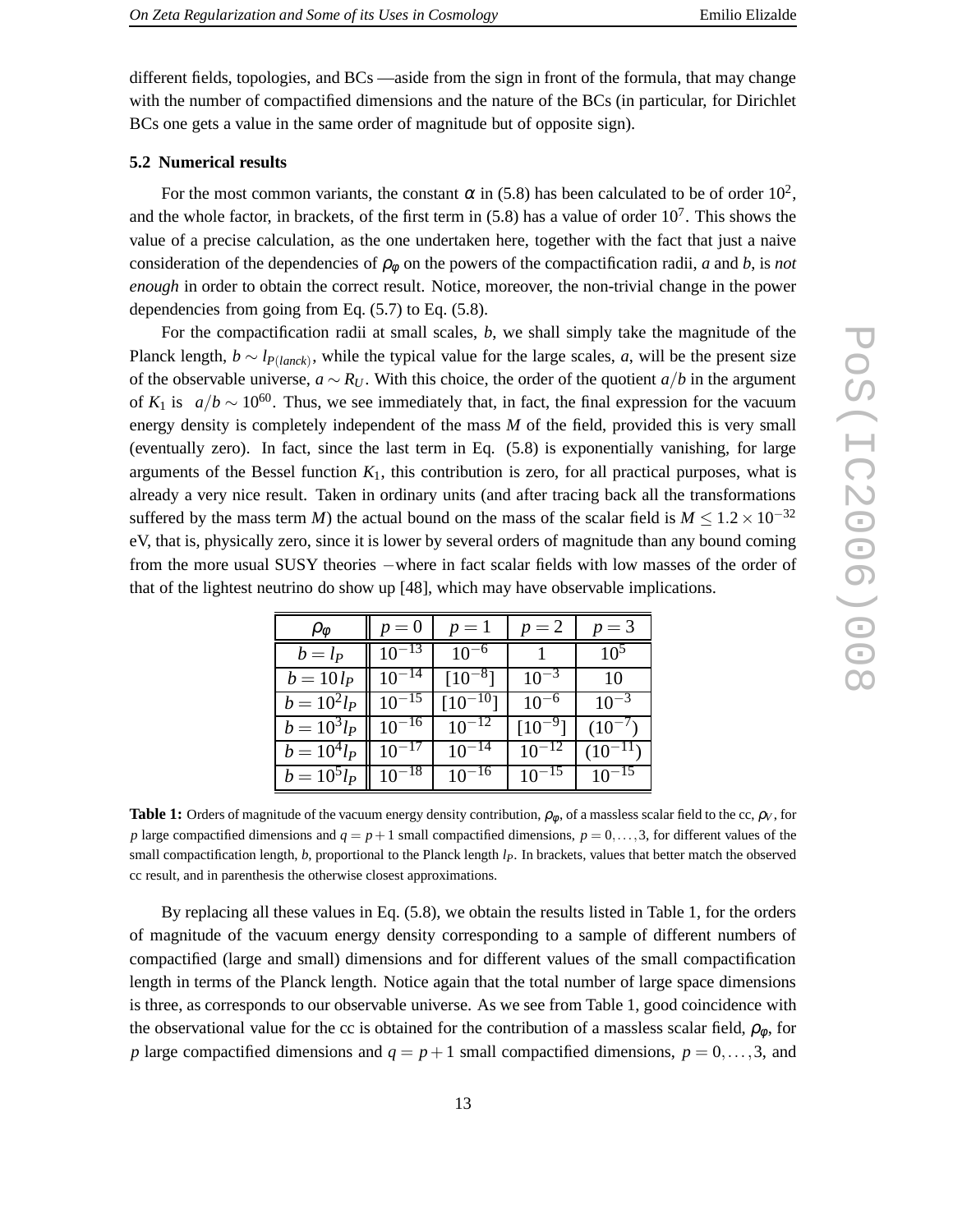this for values of the small compactification length, *b*, of the order of 100 to 1000 times the Planck length *l<sub>P</sub>*. Full agreement is obtained only for cases where there is exactly one small compactified dimension in excess of the number of large compactified dimensions. We must point out that the *p* large and *q* small dimensions are not all that are supposed to exist (in that case *p* should be at least, and at most, 3 and the other cases would lack any physical meaning). In fact, as we have pointed out before, *p* and *q* refer to the compactified dimensions only, but there may be other, noncompactifed dimensions (exactly  $3-p$  in the case of the 'large' ones), what translates into a slight modification of the formulas above, but does not change the order of magnitude of the final numbers obtained, assuming the most common BCs for the non-compactified dimensions (see e.g. [27] for an explanation of this technical point). In particular, the cases of pure spherical compactification and of mixed toroidal (for small magnitudes) and spherical (for big ones) compactification can be treated in this way and yield results in the same order of magnitude range. Both these cases correspond to (observational) isotropic spatial geometries. Also to be remarked again is the nontriviality of these calculations, when carried out exactly, as done here, to the last expression, what is apparent from the use of the generalized Chowla-Selberg formula. Simple power counting is unable to provide the correct order of magnitude of the results.

Dimensionally speaking, within the global approach adopted in the present paper everything is dictated, in the end, by the two basic lengths in the problem, which are its Planck value and the radius of the observable Universe. Just by playing with these numbers in the context of this precise calculation of the Casimir effect, we have shown that the observed value of  $\rho_V$  may be remarkably well fitted, under general hypothesis, for the most common models of the space-time topology. Notice also that the most precise fits with the observational value of the cc are obtained for *b* between  $b = 100 l_P$  and  $b = 1000 l_P$ , with (1,2) and (2,3) compactified dimensions, respectively. The fact that the value obtained for the cc is so sensitive to the input may be viewed as a drawback but also, on the contrary, as a very *positive* feature of our model. For one, the Table 1 has a sharp discriminating power. In other words, there is in fact no tuning of a 'free parameter' in our model and the number of large compactified dimensions could have been fixed beforehand, to respect what we know already of our observable universe.

Also, it proves that the observational value is not easy at all to obtain. Table 1 itself proves that there is only very little chance of getting the right figure (a truly narrow window, since very easily we are off by several orders of magnitude). In fact, if we trust this value with the statistics at hand, we can undoubtedly claim −through use of the model− that the ones so clearly picked up by Table 1 are *the* only two possible configurations of our observable universe (together with a couple more coming from corresponding spherical compactifications). And all them correspond to a marginally closed universe, in full agreement too with other completely independent analysis of the observational data [45, 43].

Many questions may be posed to the simple models presented here, as concerning the dynamics of the scalar field, its couplings with gravity and other fields, a possible non-symmetrical behaviour with respect to the large and small dimensions, or the relevance of vacuum polarization (see [62] concerning this last point). Above we have already argued that they can be proven to have little influence on the final numerical result (cf., in particular, the mass obtained for the scalar field in [58], extremely close to our own result, and the corresponding discussion there). From the very existence and specific properties of the cosmic microwave radiation (CMB) –which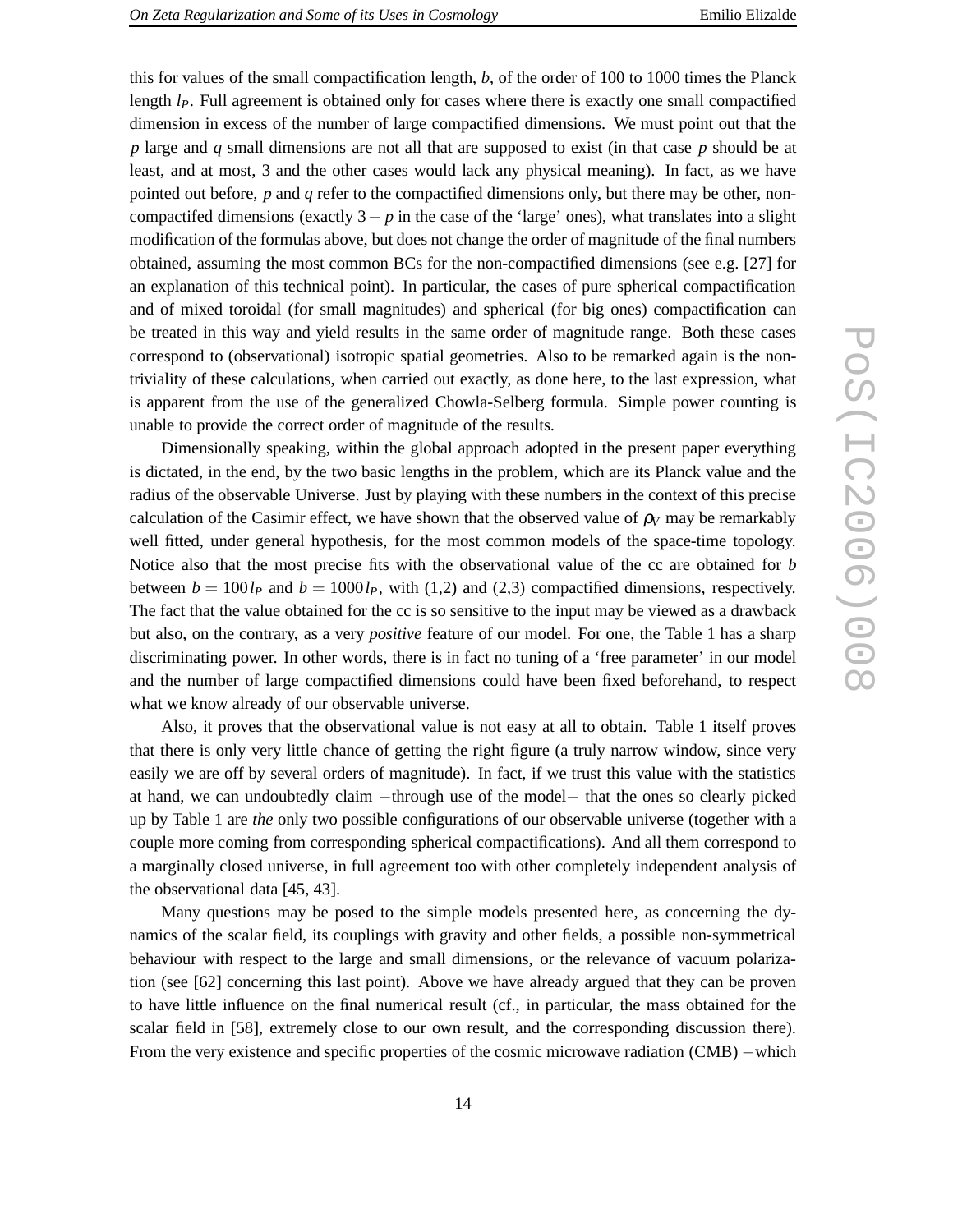mimics somehow the situation described (the 'mass' corresponding to the CMB is also in the sublightest-neutrino range)− we are led to the conclusion that such a field could be actually present, unnoticed, in our observable universe. In fact, the existence of scalar fields of very low masses is also demanded by other frameworks, as SUSY models, where the scaling behaviour of the cc has been considered [48].

Let us finally recall again that the Casimir effect is an ubiquitous phenomena. Its contribution may be small (as seems to be the case, yet controverted, to sonoluminiscence), or of some 10-30% (the right order of magnitude, as in wetting phenomena involving He in condensed matter physics). Here we have seen that it is of the right order of magnitude, corresponding to our present epoch in the evolution of the universe. The implication that this calculation may bear for the early universe and inflation is not clear from the final result, since it should be adapted to the situation and BCs corresponding to those primeval epochs, what cannot be seen straightforwardly.

**Acknowledgments.** This work has been supported in part by MEC (Spain), projects BFM2003- 00620 and PR2006-0145, and by AGAUR (Generalitat de Catalunya), contract 2005SGR-00790.

# **References**

- [1] S.W. Hawking, *Commun. Math. Phys.* **55**, 133 (1977); S.W. Hawking and W. Israel, Eds., "General Relativity, an Einstein Centenary Survey" (Cambridge University Press, 1979).
- [2] Ya.B. Zeldovich, Soviet Physics Uspekhi **11**, 382 (1968) [Uspekhi Fiz. Nauk, **95**, 209 (1968)].
- [3] C.P. Burgess et al., hep-th/0606020, 0510123; T. Padmanabhan, gr-qc/0606061; L. Parker and A. Raval, Phys. Rev. **D62**, 083503 (2000); Phys. Rev. Lett. **86**, 749 (2001).
- [4] A.P. Calderón and A. Zygmund, Am. J. Math. **79**, 801 (1957); Studia Math. **20**, 171 (1961); A.P. Calderón and R. Vaillancourt, Proc. Nat. Acad. Sci. U.S.A. **69**, 1185 (1972).
- [5] M. Atiyah and I.M. Singer, Ann. Math. **87**, 484 and 546 (1968); **93**, 119 and 139 (1971).
- [6] R.T. Seeley, *Am. Math. Soc. Proc. Symp. Pure Math.* **10**, 288 (1967); *Am. J. Math.* **91**, 889 (1969).
- [7] L. Hörmander, *The analysis of partial differential operators*, Vols I-IV (Springer, Berlin, 1983-85); F. Treves, *Introduction to pseudodifferential and Fourier integral operators*, Vols. I and II (Plenum, New York, 1980); M.E. Taylor, *Pseudodifferential operators* (Princeton Univ. Press, 1981); H. Lawson and M.L. Michelsohn, *Spin geometry* (Princeton Univ. Press, 1989).
- [8] M. Kontsevich and S. Vishik, *Functional Analysis on the Eve of the 21st Century*. Vol. 1, 173 (1993).
- [9] D.B. Ray, Adv. in Math. **4**, 109 (1970); D.B. Ray and I.M. Singer, Adv. in Math. **7**, 145 (1971); Ann. Math. **98**, 154 (1973).
- [10] J. Collins, *Renormalization: An Introduction to Renormalization, the Renormalization Group and the Operator-Product Expansion* (Cambridge University Press, 1984); W. D. McComb, *Renormalization Methods: A Guide for Beginners* (Oxford University Press, 2004).
- [11] A. Connes, *Noncommutative Geometry* (Academic Press, New York, 1994).
- [12] M. Wodzicki. *Noncommutative Residue*, Chapter I, in *Lecture Notes in Mathematics*, Yu.I. Manin, editor, Vol. 1289, 320 (Springer-Verlag, Berlin, 1987).
- [13] E. Elizalde, J.Phys. **A30**, 2735 (1997)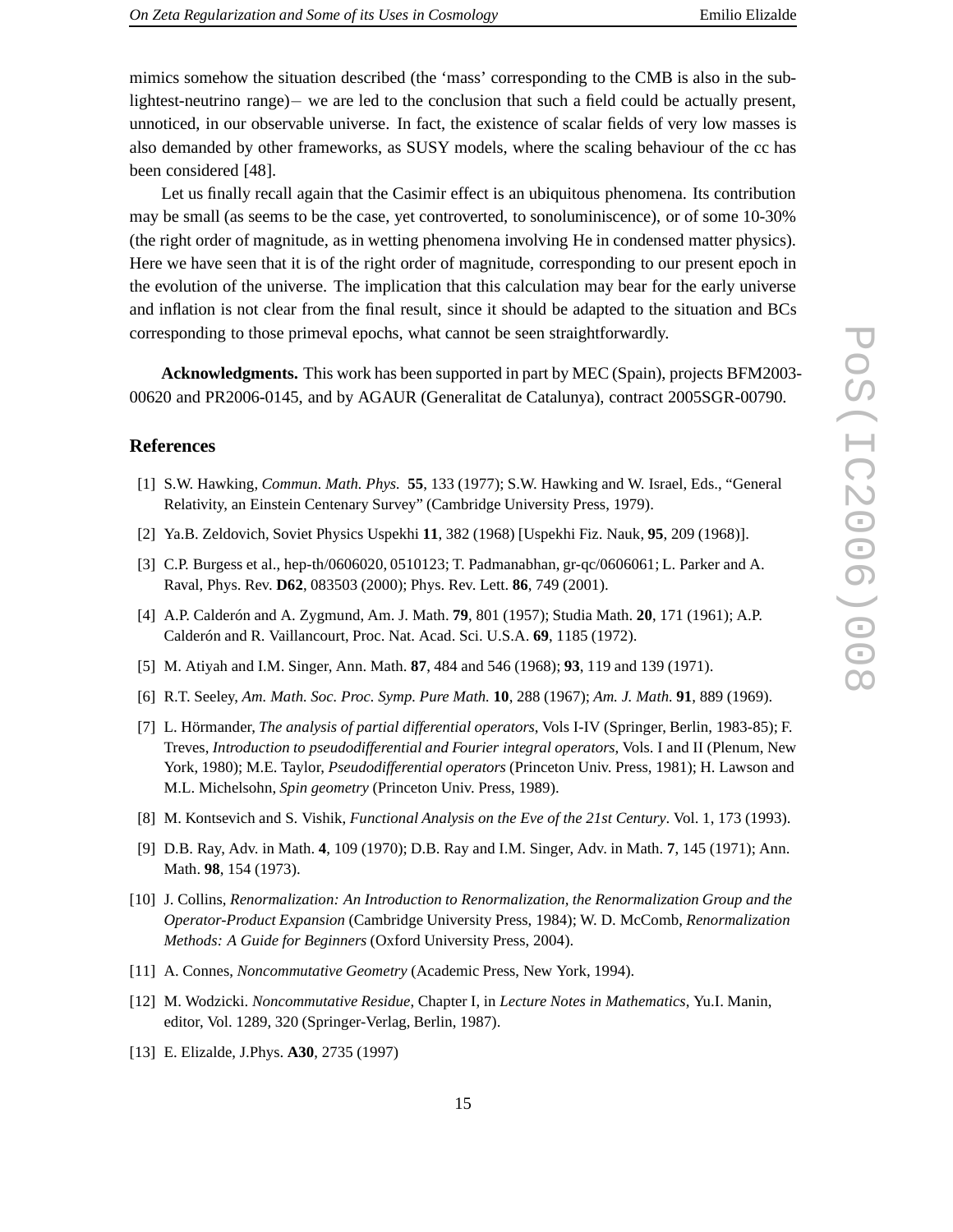- [14] C.Kassel, Asterisque **177**, 199 (1989), Sem. Bourbaki.
- [15] E. Elizalde, L. Vanzo and S. Zerbini, Commun. Math. Phys. **194**, 613 (1998); E. Elizalde, A. Filippi, L. Vanzo and S. Zerbini, **D57**, 7430 (1998).
- [16] P. Ramond, *Field Theory: a Modern Primer* (Addison-Wesley, Redwood City, 1989).
- [17] N. Evans, Phys. Lett. **B457**, 127 (1999); J.S. Dowker, *On the relevance on the multiplicative anomaly* hep–th/9803200; E. Elizalde, A. Filippi, L. Vanzo and S. Zerbini, *Is the multiplicative anomaly dependent on the regularization?* hep–th/9804071; E. Elizalde, A. Filippi, L. Vanzo and S. Zerbini, *Is the multiplicative anomaly relevant?* hep–th/9804072.
- [18] E. Elizalde, G. Cognola and S. Zerbini, Nucl. Phys. **B532**, 407 (1998); J.J. McKenzie-Smith and D.J. Toms, Phys. Rev. **D58** 105001 (1998); A.A. Bytsenko and F.L. Williams, J. Math. Phys. **39**, 1075 (1998).
- [19] E. Elizalde, Commun. Math. Phys. **198**, 83 (1998).
- [20] G. H. Hardy, *Divergent Series* (Oxford University Press,1949).
- [21] T. Kato, *Perturbation Theory for Linear Operators* (Springer, Berlin, 1980)
- [22] N. Birrell and P.C.W. Davies, "Quantum Fields in Curved Spaces" (Cambridge University Press, Cambridge, 1982).
- [23] I.L. Buchbinder, S.D. Odintsov and I.L. Shapiro, "Effective Action in Quantum Gravity" (IOP Publishing, Bristol, 1992).
- [24] K. Kirsten and E. Elizalde, Phys. Lett. **B365**, 72 (1995).
- [25] E. Elizalde, J. Math. Phys. **35**, 6100 (1994); **35**, 3308 (1994).
- [26] E. Elizalde, J. Phys. **A22**, 931 (1989); E. Elizalde and A. Romeo, Phys. Rev. **D40**, 436 (1989); E. Elizalde, J. Math. Phys. **31**, 170 (1990).
- [27] E. Elizalde, S.D. Odintsov, A. Romeo, A.A. Bytsenko and S. Zerbini, *Zeta regularization techniques with applications* (World Sci., Singapore, 1994); E. Elizalde, *Ten Physical Applications of Spectral Zeta Functions* (Springer-Verlag, Berlin, 1995); A.A. Bytsenko, G. Cognola, L. Vanzo and S. Zerbini, Phys. Reports **266**, 1 (1996); K. Kirsten, *Spectral functions in mathematics and physics* (Chapman & Hall, London, 2001); A.A. Bytsenko, G. Cognola, E. Elizalde, V. Moretti and S. Zerbini, *Analytic Aspects of Quantum Fields* (World Sci., Singapore, 2004).
- [28] E. Elizalde, J. Phys. **A18**, 1637 (1985); E. Elizalde, Math. of Computation **47**, 175 (1986); E. Elizalde and A. Romeo, Int. J. Math. and Math. Sci. **13**, 453 (1990).
- [29] S. Chowla and A. Selberg, Proc. Nat. Acad. Sci. U.S.A. **35** (1949) 317.
- [30] E. Elizalde, J. Phys. **A27** (1994) 3775.
- [31] E. Elizalde, J. Comput. Appl. Math. **118**, 125 (2000); A.A. Bytsenko, E. Elizalde, and S. Zerbini, Phys. Rev. **D64**, 105024 (2001).
- [32] E. Elizalde, J. Phys. **A34**, 3025 (2001).
- [33] E. Elizalde, J. High Energy Phys. **9907**, 015 (1999).
- [34] D. Deutsch and P. Candelas, Phys. Rev. **D20**, 3063 (1979).
- [35] K. Symanzik, Nucl. Phys. **B190**, 1 (1981).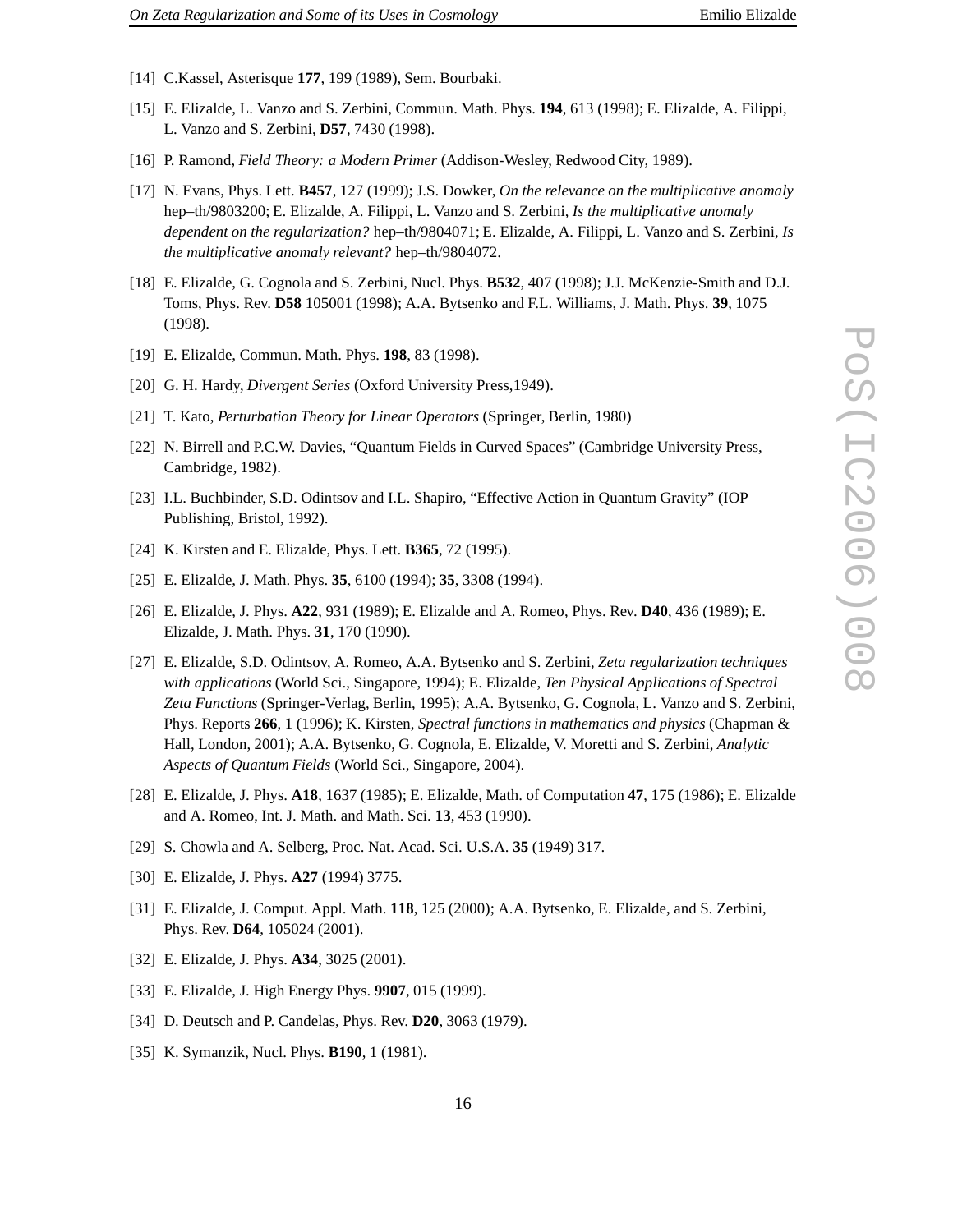- [36] R. L. Jaffe, *Unnatural acts: unphysical consequences of imposing boundary conditions on quantum fields*, hep-th/0307014; N. Graham, R. L. Jaffe, V. Khemani, M. Quandt, M. Scandurra and H. Weigel, Phys. Lett. **B572**, 196 (2003); N. Graham, R. L. Jaffe, V. Khemani, M. Quandt, M. Scandurra and H. Weigel, Nucl. Phys. **B645**, 49 (2002); N. Graham, R. L. Jaffe and H. Weigel, Int. J. Mod. Phys. **A17**, 846 (2002).
- [37] V.M. Mostepanenko and N.N. Trunov, *The Casimir effect and its application* (Clarendon Press, Oxford, 1997); K.A. Milton, *The Casimir Effect: Physical manifestations of zero-point energy* (World Scientific, Singapore, 2001); M. Bordag, U. Mohideen and V.M. Mostepanenko, Phys. Rept. **353**, 1 (2001).
- [38] M. Tegmark, Science, **296**, 1427 (2002).
- [39] P. de Bernardis et al., Nature **404**, 955 (2000).
- [40] S. Hanany et al., Astrophys. J. **545**, L5 (2000); A. Balbi et al., Astrophys. J. **545**, L1 (2000); erratum-ibid. **558**, L145 (2001).
- [41] N.J. Cornish et al., Phys. Rev. Lett. **92**, 201302 (2004).
- [42] J.-P. Luminet et al., Nature, **425**, 593 (2003).
- [43] S. Perlmutter *et al.* [Supernova Cosmology Project Collab.], Astrophys. J. **517**, 565 (1999); A.G. Riess *et al.* [Hi-Z Supernova Team Collab.], Astron. Journ. **116**, 1009 (1998).
- [44] A.G. Riess, Publ. Astron. Soc. Pac. **112**, 1284 (2000).
- [45] S.M. Carroll, Living Rev. Rel. **4**, 1 (2001).
- [46] S.M. Carroll, *Why is the Universe Accelerating?*, Contribution to *Measuring and Modeling the Universe*, Carnegie Observatories Astrophysics Series Vol. 2, ed. W. L. Freedman.
- [47] V. Sahni and A. Starobinsky, Int. J. Mod. Phys. **D9**, 373 (2000).
- [48] I.L. Shapiro and J. Solà, Phys. Lett. **B475**, 236 (2000).
- [49] T.R. Mongan, Gen. Rel. Grav. **33**, 1415 (2001).
- [50] S. Weinberg, Phys. Rev. **D61** 103505 (2000).
- [51] S. Weinberg, Rev. Mod. Phys. **61**, 1 (1989); W. Fischler, I. Klebanov, J. Polchinski, and L. Susskind, Nucl. Phys. **B237**, 157 (1989); S. Coleman, Nucl. Phys. **B310**, 643 (1988); S. Coleman, Nucl. Phys. **B307**, 867 (1988); S. Weinberg, Phys. Rev. Lett. **59**, 2607 (1987); E. Baum, Phys. Lett. **B133**, 185 (1984); S. W. Hawking, in Shelter Island II - Proceedings of the 1983 Shelter Island Conference on *Quantum Field Theory and the Fundamental Problems of Physics*, ed. R. Jackiw et al. (MIT Press, Cambridge, 1995); Phys. Lett. **B134**, 403 (1984).
- [52] M. Tegmark *et al.* [SDSS Collab.], Phys. Rev. **D69**, 103501 (2004); D.J. Eisenstein et al., Astrophys. J. **633**, 560 (2005); J.K. Adelman-McCarthy et al., Astrophys. J. Suppl. **162**, 38 (2006).
- [53] V. Blanloeil and B.F. Roukema, Eds., *Cosmological Topology in Paris 1998* [astro-ph/0010170]. See also the entire Vol. 15 of Classical and Quantum Gravity (1998).
- [54] I.Yu. Sokolov, JETP Lett. **57**, 617 (1993).
- [55] N.J. Cornish, D. Spergel, and G. Starkman, Class. Quant. Grav. **15**, 2657 (1998); ibid. Phys. Rev. Lett. **77**, 215 (1996); D. Müller, H.V. Fagundes, and R. Opher, Phys. Rev. **D63**, 123508 (2001).
- [56] T. Banks, M. Dine and A.E. Nelson, JHEP **06**, 014 (1999).